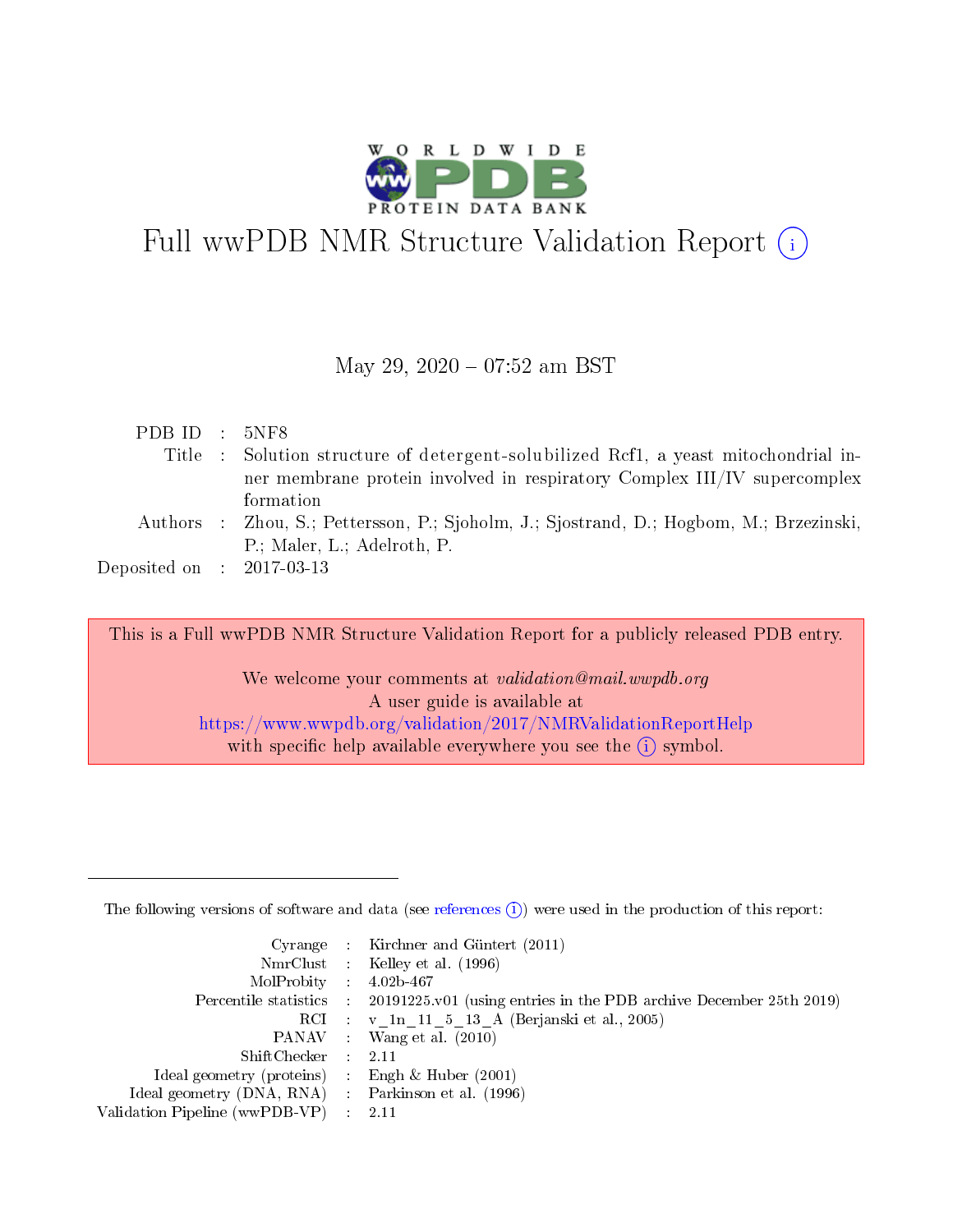### 1 [O](https://www.wwpdb.org/validation/2017/NMRValidationReportHelp#overall_quality)verall quality at a glance (i)

The following experimental techniques were used to determine the structure: SOLUTION NMR

The overall completeness of chemical shifts assignment is 40%.

Percentile scores (ranging between 0-100) for global validation metrics of the entry are shown in the following graphic. The table shows the number of entries on which the scores are based.



Sidechain outliers 154315 11428

The table below summarises the geometric issues observed across the polymeric chains and their fit to the experimental data. The red, orange, yellow and green segments indicate the fraction of residues that contain outliers for  $>=3, 2, 1$  and 0 types of geometric quality criteria. A cyan segment indicates the fraction of residues that are not part of the well-defined cores, and a grey segment represents the fraction of residues that are not modelled. The numeric value for each fraction is indicated below the corresponding segment, with a dot representing fractions  $\epsilon = 5\%$ 

| Mol | $Chain$ Length | Quality of chain |     |    |    |
|-----|----------------|------------------|-----|----|----|
|     | 174            | 71%              | 14% | 6% | 9% |
|     | 74             | 60%              | 25% | 6% | 9% |

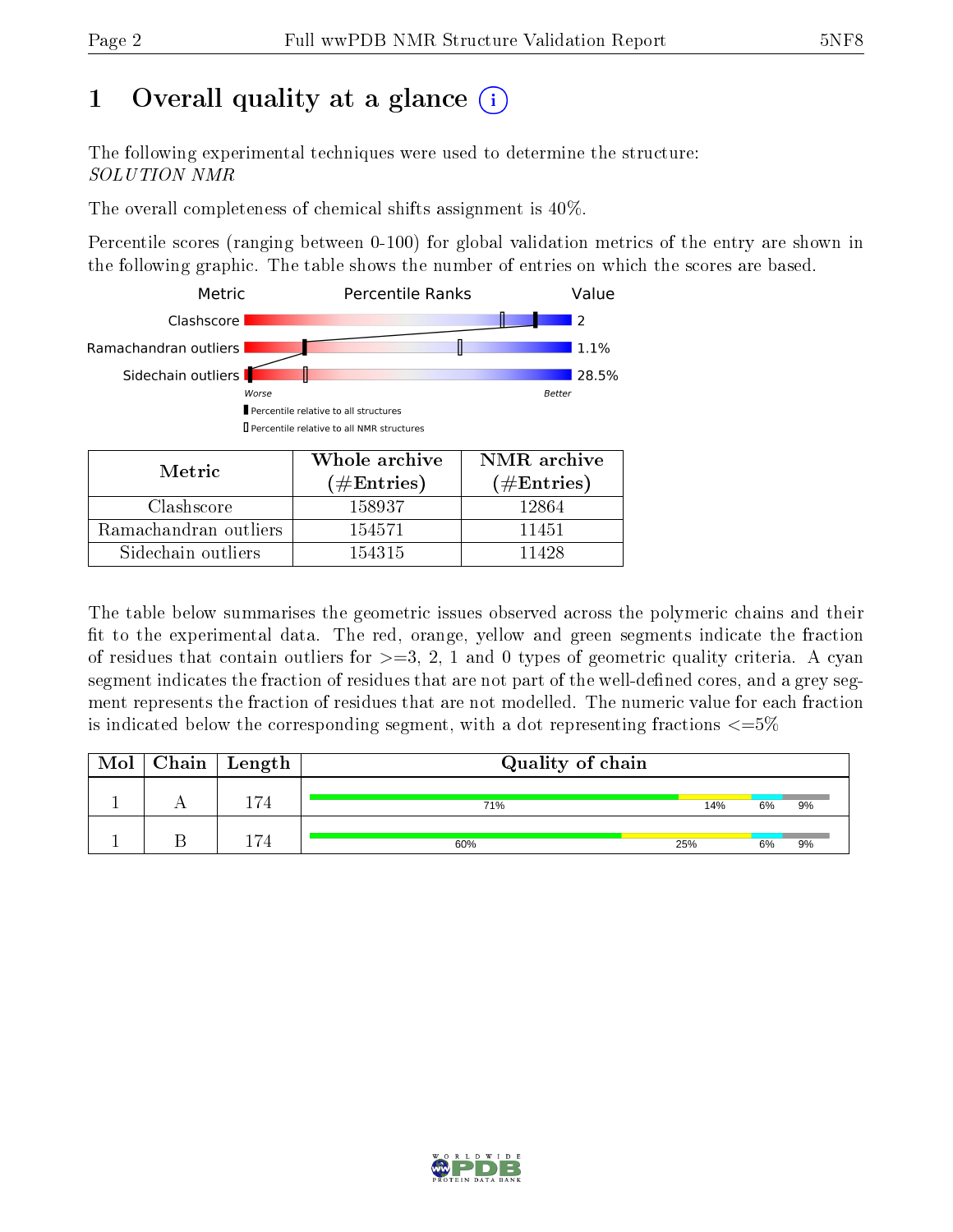### 2 Ensemble composition and analysis  $(i)$

This entry contains 15 models. Model 13 is the overall representative, medoid model (most similar to other models). The authors have identified model 1 as representative, based on the following criterion: lowest energy.

The following residues are included in the computation of the global validation metrics.

| Well-defined (core) protein residues |                                           |                                  |  |  |  |  |
|--------------------------------------|-------------------------------------------|----------------------------------|--|--|--|--|
|                                      | Well-defined core   Residue range (total) | Backbone RMSD (A)   Medoid model |  |  |  |  |
|                                      | $A:12-A:159$<br>B:12-B:159<br>296         | L.10                             |  |  |  |  |

Ill-defined regions of proteins are excluded from the global statistics.

Ligands and non-protein polymers are included in the analysis.

The models can be grouped into 3 clusters and 4 single-model clusters were found.

| Cluster number        | Models                  |
|-----------------------|-------------------------|
|                       | 1, 8, 9, 10, 11, 12, 13 |
|                       |                         |
|                       | 7.15                    |
| Single-model clusters | 4; 5; 6; 14             |

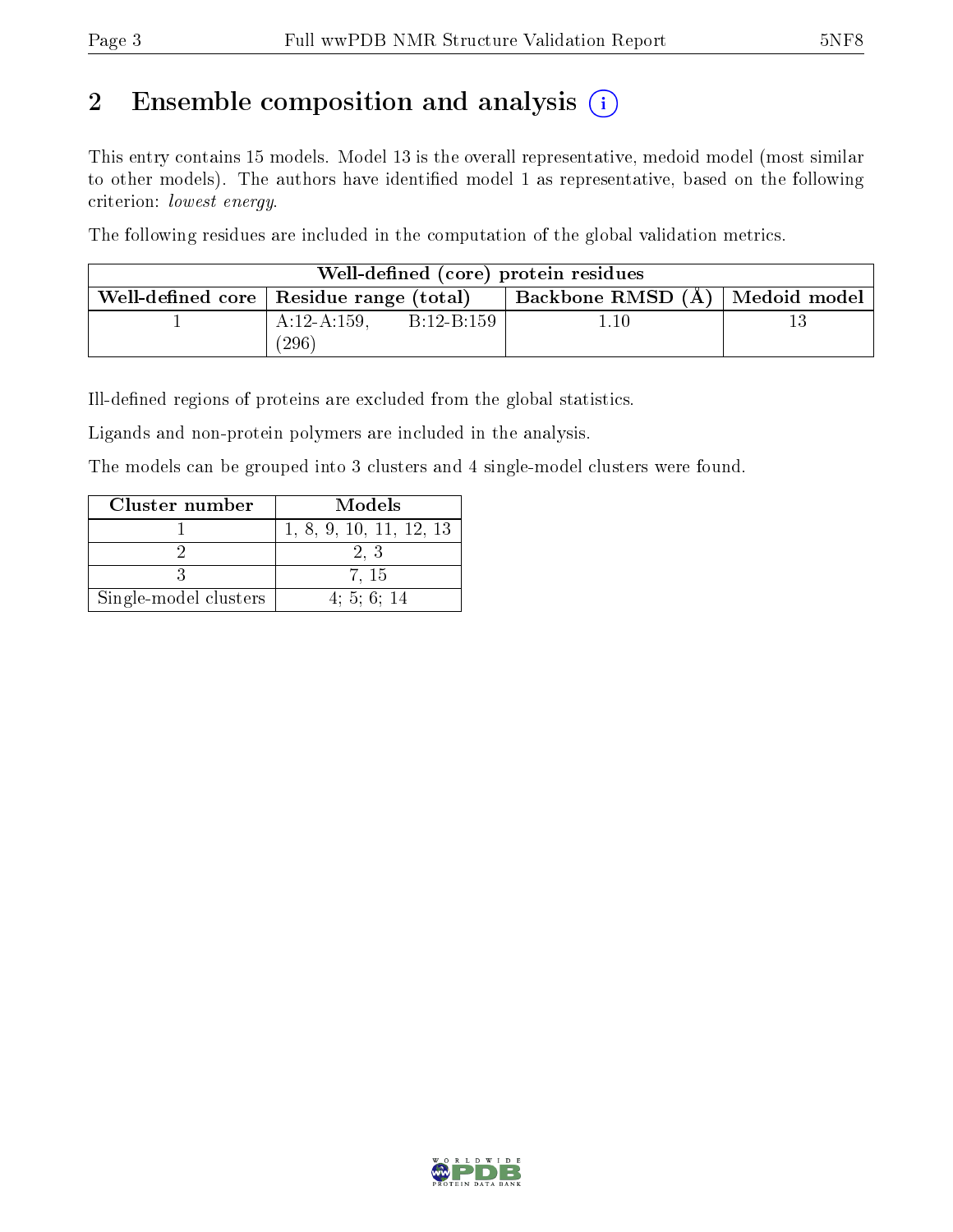### 3 Entry composition (i)

There is only 1 type of molecule in this entry. The entry contains 5272 atoms, of which 2684 are hydrogens and 0 are deuteriums.

Molecule 1 is a protein called Respiratory supercomplex factor 1, mitochondrial.

| Mol |   | Chain   Residues |      | Atoms                 |    |                                               | Trace |
|-----|---|------------------|------|-----------------------|----|-----------------------------------------------|-------|
|     |   |                  |      | Total C H             |    | $N \quad ()$                                  |       |
|     |   | 159              |      | 2636 816 1342 232 239 |    |                                               |       |
|     | B |                  |      | Total C H             | N. | $\left( \begin{array}{c} \end{array} \right)$ |       |
|     |   | 159              | 2636 | 816 1342 232          |    | - 239                                         |       |

There are 30 discrepancies between the modelled and reference sequences:

| Chain                   | Residue | Modelled                  | Actual                   | Comment        | Reference            |
|-------------------------|---------|---------------------------|--------------------------|----------------|----------------------|
| A                       | 160     | GLU                       |                          | expression tag | UNP B3LLM2           |
| $\boldsymbol{A}$        | 161     | PHE                       | ä,                       | expression tag | UNP B3LLM2           |
| А                       | 162     | $\rm{ARG}$                | $\overline{\phantom{0}}$ | expression tag | UNP B3LLM2           |
| А                       | 163     | <b>VAL</b>                |                          | expression tag | UNP B3LLM2           |
| А                       | 164     | PRO                       |                          | expression tag | UNP B3LLM2           |
| А                       | 165     | <b>GLY</b>                |                          | expression tag | UNP B3LLM2           |
| A                       | 166     | SER                       | ÷                        | expression tag | UNP B3LLM2           |
| $\boldsymbol{A}$        | 167     | <b>HIS</b>                |                          | expression tag | UNP B3LLM2           |
| А                       | 168     | <b>HIS</b>                |                          | expression tag | UNP B3LLM2           |
| А                       | 169     | <b>HIS</b>                |                          | expression tag | UNP B3LLM2           |
| $\boldsymbol{A}$        | 170     | <b>HIS</b>                | $\overline{\phantom{0}}$ | expression tag | UNP B3LLM2           |
| $\overline{\rm A}$      | 171     | <b>HIS</b>                |                          | expression tag | UNP B3LLM2           |
| $\boldsymbol{A}$        | 172     | <b>HIS</b>                | $\overline{\phantom{0}}$ | expression tag | UNP B3LLM2           |
| $\boldsymbol{A}$        | 173     | $\overline{\mathrm{HIS}}$ |                          | expression tag | UNP B3LLM2           |
| $\boldsymbol{A}$        | 174     | <b>HIS</b>                | ÷,                       | expression tag | UNP B3LLM2           |
| B                       | 160     | GLU                       |                          | expression tag | B3LLM2<br><b>UNP</b> |
| $\overline{\mathbf{B}}$ | 161     | PHE                       | ÷,                       | expression tag | UNP B3LLM2           |
| B                       | 162     | $\rm{ARG}$                |                          | expression tag | UNP B3LLM2           |
| $\boldsymbol{B}$        | 163     | <b>VAL</b>                |                          | expression tag | UNP B3LLM2           |
| B                       | 164     | PRO                       |                          | expression tag | B3LLM2<br><b>UNP</b> |
| $\overline{\mathrm{B}}$ | 165     | $\overline{\text{GLY}}$   | $\blacksquare$           | expression tag | <b>UNP</b><br>B3LLM2 |
| $\overline{B}$          | 166     | <b>SER</b>                |                          | expression tag | UNP B3LLM2           |
| $\boldsymbol{B}$        | 167     | <b>HIS</b>                | ÷,                       | expression tag | UNP B3LLM2           |
| $\overline{\mathrm{B}}$ | 168     | <b>HIS</b>                |                          | expression tag | <b>UNP</b><br>B3LLM2 |
| B                       | 169     | <b>HIS</b>                |                          | expression tag | <b>UNP</b><br>B3LLM2 |
| $\overline{\mathrm{B}}$ | 170     | $\overline{HIS}$          |                          | expression tag | B3LLM2<br><b>UNP</b> |
| $\boldsymbol{B}$        | 171     | <b>HIS</b>                | ÷                        | expression tag | <b>UNP</b><br>B3LLM2 |
| $\overline{B}$          | 172     | <b>HIS</b>                |                          | expression tag | <b>UNP</b><br>B3LLM2 |
| $\boldsymbol{B}$        | 173     | <b>HIS</b>                |                          | expression tag | UNP B3LLM2           |

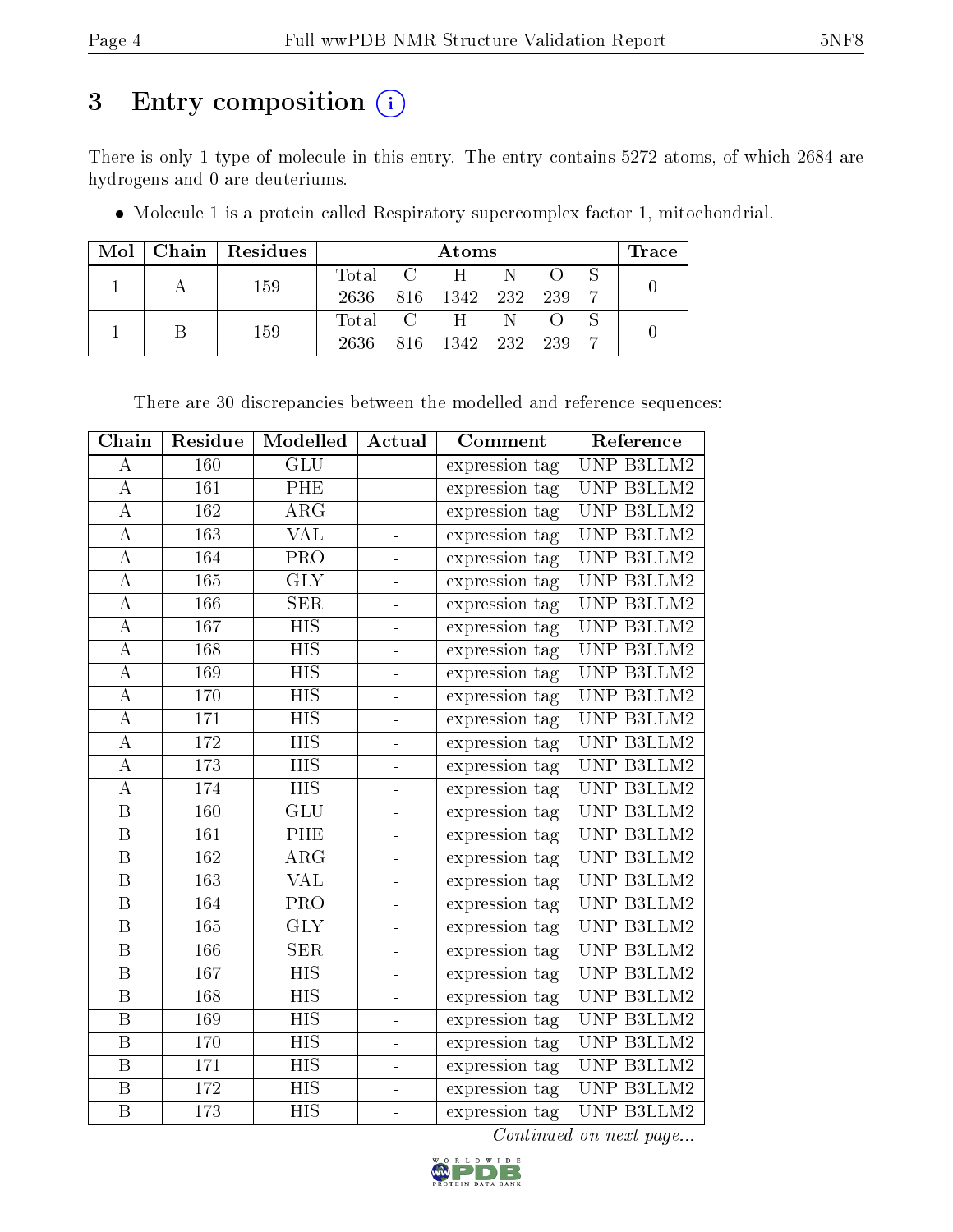| Chain | Residue   Modelled   Actual |        | Comment | Reference                   |
|-------|-----------------------------|--------|---------|-----------------------------|
|       | ЧIS                         | $\sim$ |         | expression tag   UNP B3LLM2 |

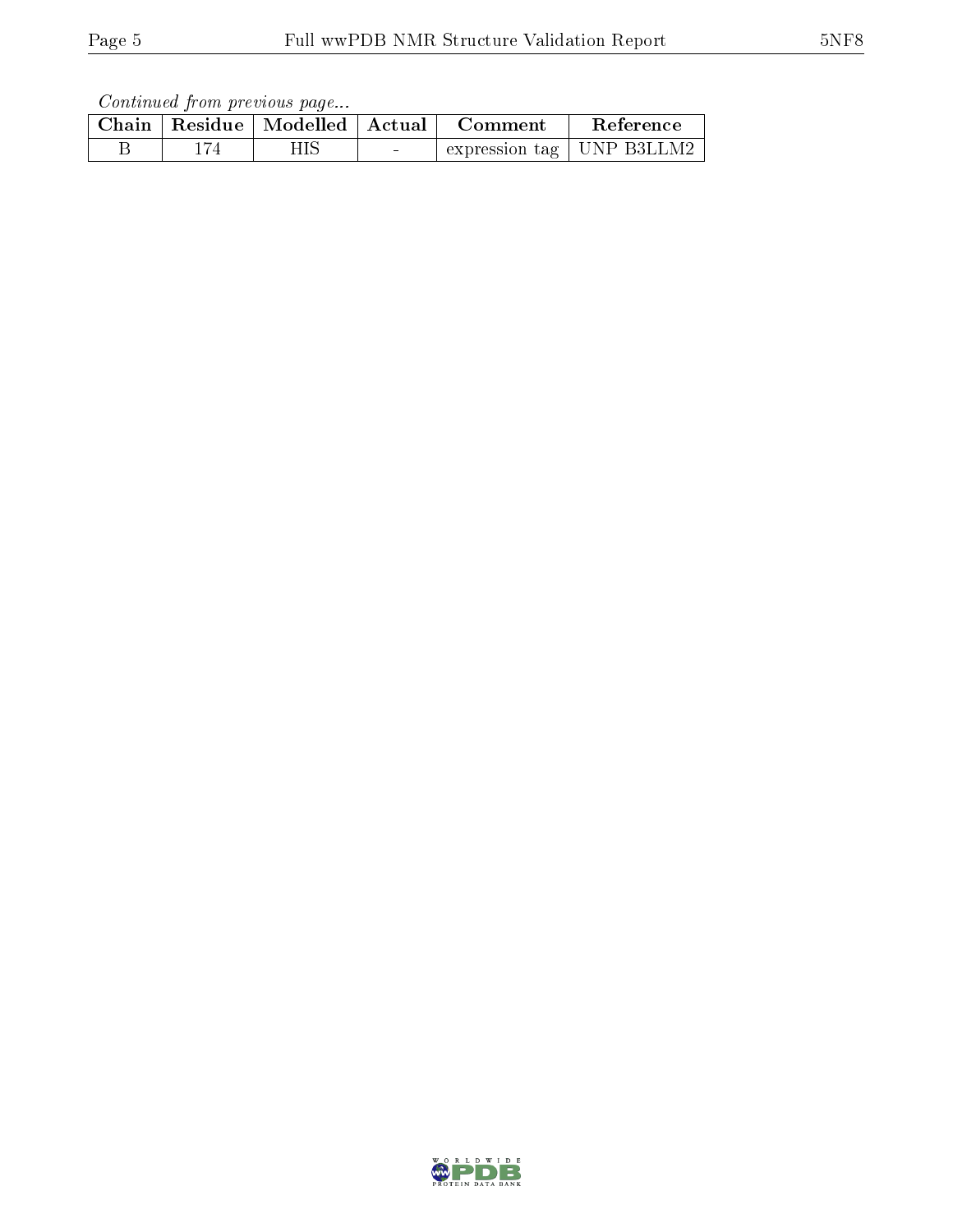### 4 Residue-property plots  $\binom{1}{1}$

### <span id="page-5-0"></span>4.1 Average score per residue in the NMR ensemble

These plots are provided for all protein, RNA and DNA chains in the entry. The first graphic is the same as shown in the summary in section 1 of this report. The second graphic shows the sequence where residues are colour-coded according to the number of geometric quality criteria for which they contain at least one outlier: green  $= 0$ , yellow  $= 1$ , orange  $= 2$  and red  $= 3$  or more. Stretches of 2 or more consecutive residues without any outliers are shown as green connectors. Residues which are classified as ill-defined in the NMR ensemble, are shown in cyan with an underline colour-coded according to the previous scheme. Residues which were present in the experimental sample, but not modelled in the final structure are shown in grey.

• Molecule 1: Respiratory supercomplex factor 1, mitochondrial





### 4.2 Scores per residue for each member of the ensemble

Colouring as in section [4.1](#page-5-0) above.

#### 4.2.1 Score per residue for model 1



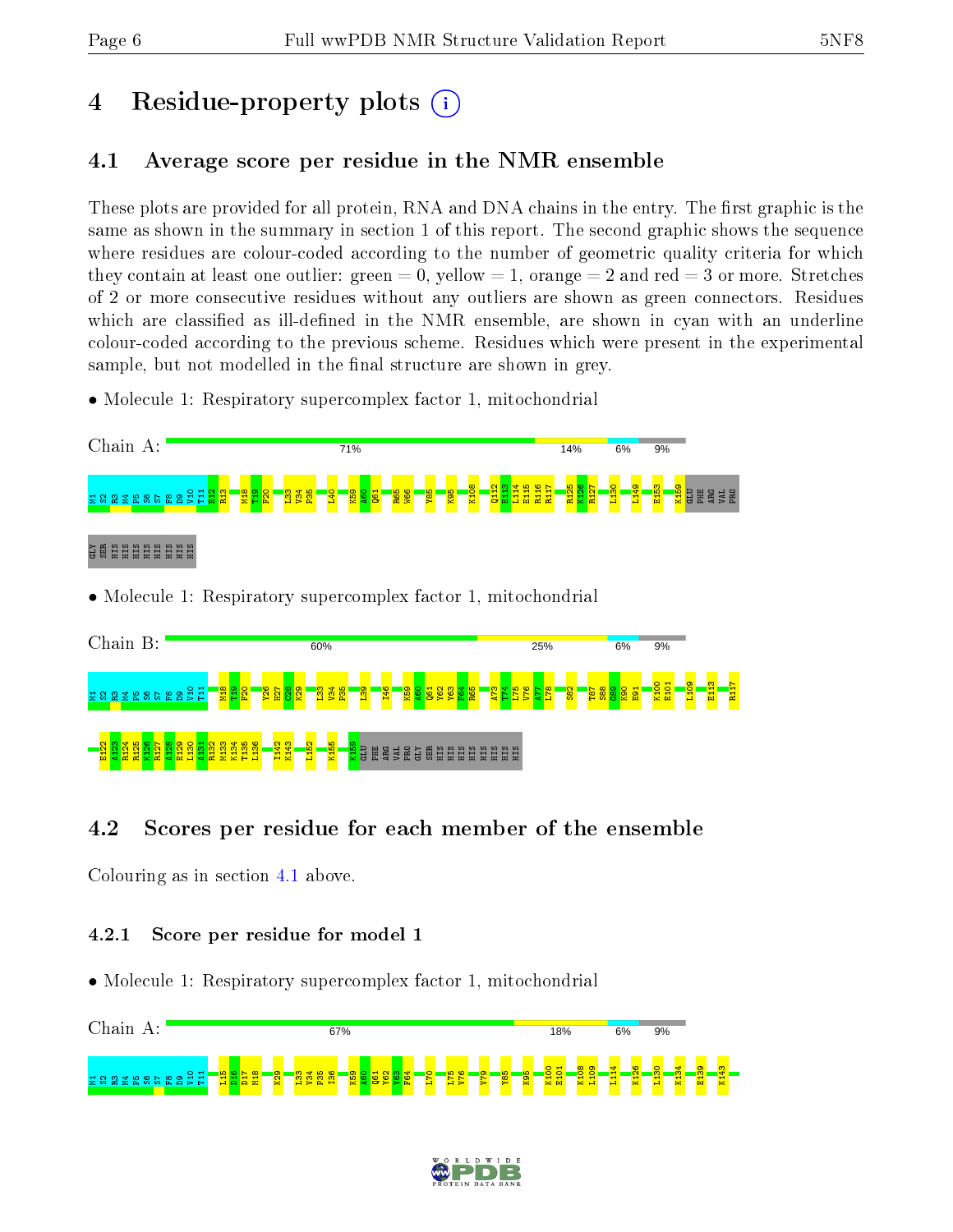### en<br><mark>B</mark>eles Besta arab arab ar

• Molecule 1: Respiratory supercomplex factor 1, mitochondrial



#### 4.2.2 Score per residue for model 2

• Molecule 1: Respiratory supercomplex factor 1, mitochondrial



• Molecule 1: Respiratory supercomplex factor 1, mitochondrial



#### 4.2.3 Score per residue for model 3

• Molecule 1: Respiratory supercomplex factor 1, mitochondrial



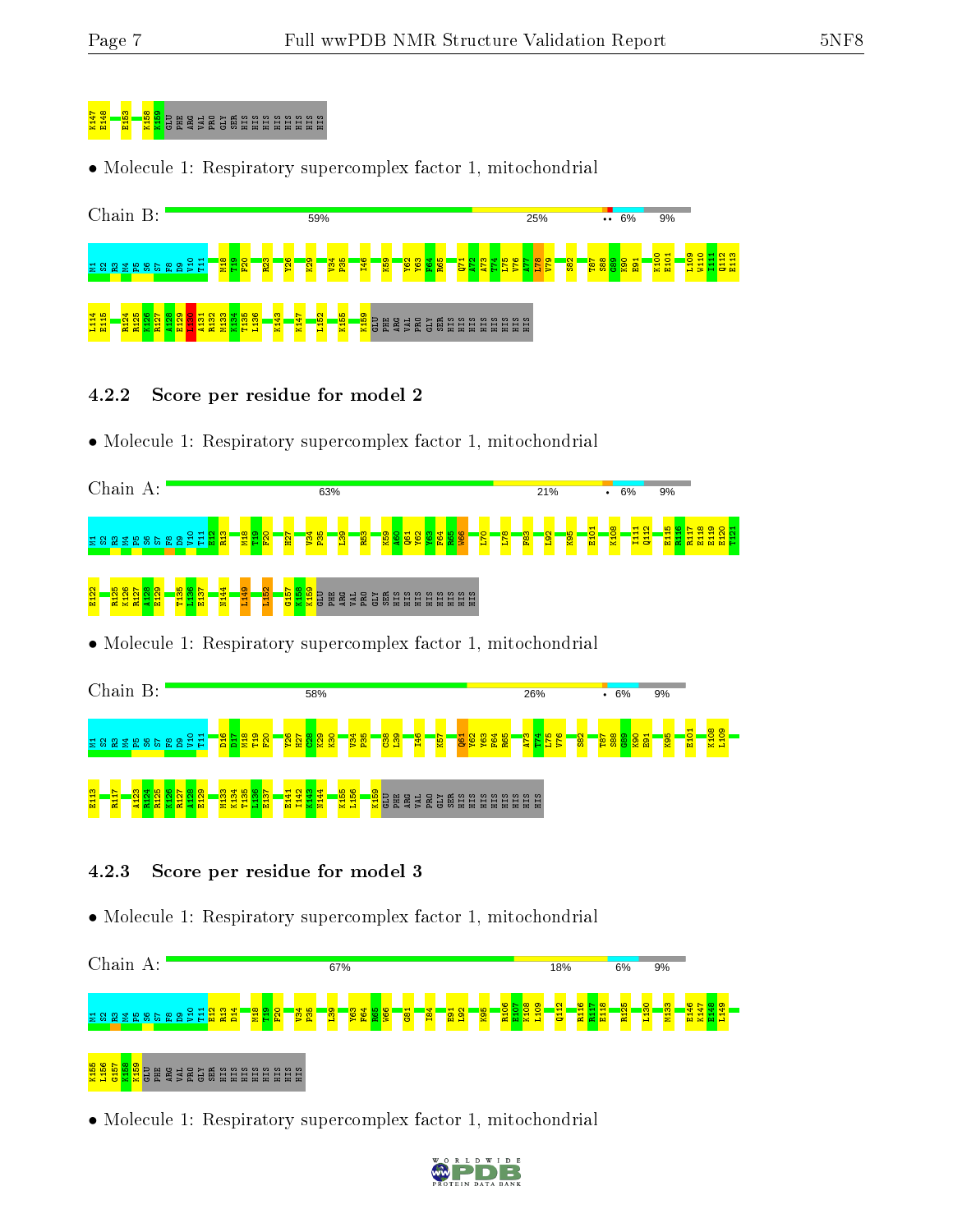

#### 4.2.4 Score per residue for model 4

• Molecule 1: Respiratory supercomplex factor 1, mitochondrial





#### 4.2.5 Score per residue for model 5

| Chain A:                                                                                                                                            | 63%                                                                                                                                                                 | 22%                                                             | .6%<br>9%                                                                   |
|-----------------------------------------------------------------------------------------------------------------------------------------------------|---------------------------------------------------------------------------------------------------------------------------------------------------------------------|-----------------------------------------------------------------|-----------------------------------------------------------------------------|
| <b>E</b> nder<br>$\overline{F}$<br><u>ងនួននាងស្រុកទីក្នុង</u>                                                                                       | <b>R</b> 64<br>R65<br>$\overline{26}$<br><b>RES</b><br>Resigna<br>$\overline{39}$<br><b>Dap</b><br><b>S</b><br>$\frac{1}{25}$<br>ា<br><mark>អ្នក</mark><br><b>P</b> | K100<br>E101<br>88 <sub>N</sub><br>$\frac{1}{26}$<br><b>OGN</b> | <b>M105</b><br><b>R106</b><br>$\frac{11}{2}$<br>Þ                           |
| E148<br>L149<br>R <sub>125</sub><br>K <sub>126</sub><br><b>1130</b><br>L <sub>152</sub><br>E <sub>137</sub><br>E <sub>14</sub> :<br>R <sub>12</sub> | <b>B</b><br>Baasean and B<br><b>មួយ</b>                                                                                                                             |                                                                 |                                                                             |
|                                                                                                                                                     | • Molecule 1: Respiratory supercomplex factor 1, mitochondrial                                                                                                      |                                                                 |                                                                             |
| Chain B:                                                                                                                                            | 55%                                                                                                                                                                 | 26%                                                             | $\cdot \cdot 6\%$<br>9%                                                     |
| <mark>'열음없'</mark><br><b>29</b><br><b>E27</b><br>信 <mark>間</mark>                                                                                   | $\frac{1}{\sqrt{2}}$<br>$\frac{84}{64}$<br>$\frac{32}{2}$<br><mark>ន្ទីខ្លួននី</mark> ទី<br><b>FB1</b><br>$\frac{198}{99}$<br>$\frac{8}{2}$<br><u>ig</u>            | 88<br><b>9211</b><br>175<br><b>P<sub>1</sub></b><br>T87         | K <sub>100</sub><br>E101<br><b>QGX</b><br><b>PON</b><br>Ē<br>$\blacksquare$ |

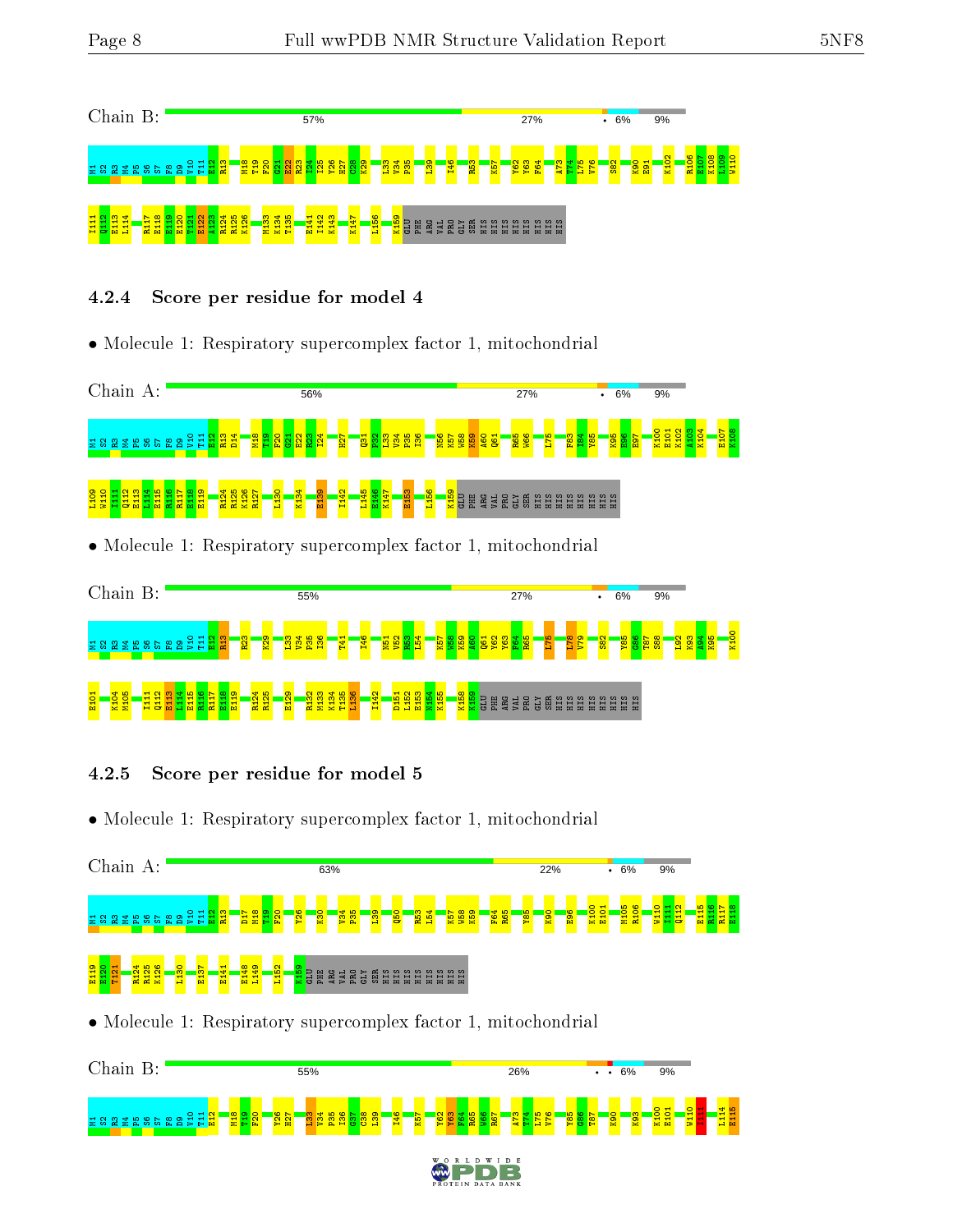### $B$  2  $B$  3  $B$  3  $B$  E1  $B$  E1  $B$  E1  $B$  E1  $B$  E153  $B$

#### 4.2.6 Score per residue for model 6

• Molecule 1: Respiratory supercomplex factor 1, mitochondrial

| Chain<br>$A$ :                                      | 64%                                                                                                                                | 19%                                            | 6%<br>$\bullet$  | 9%                                                                        |
|-----------------------------------------------------|------------------------------------------------------------------------------------------------------------------------------------|------------------------------------------------|------------------|---------------------------------------------------------------------------|
| 3722<br>로 없                                         | <mark>'ខ្ទ</mark> ីដី <mark>និ</mark> '<br>$\overline{a}$<br>ន្ត្រី ន <mark>ិ</mark><br><b>Q50</b><br>R53<br><b>7PT</b><br>ျဖ<br>学 | $\overline{5}$<br><b>ROS</b><br><b>io</b><br>E | K100<br><b>R</b> | <u>ိန</u><br>$\frac{2}{10}$<br>102<br>ႜႜ<br>$\blacksquare$<br>쿹<br>п<br>로 |
| <b>B140</b><br>量<br>Ξ<br>눭<br>뮵<br>쿭<br>₹<br>E<br>풉 | <b>GLU</b><br>ARC<br>톥<br>딣<br>密<br>s<br>圖<br>E<br>Е<br>Е<br>믑<br>Ħ<br>Е<br>Ħ<br>Б                                                 |                                                |                  |                                                                           |

• Molecule 1: Respiratory supercomplex factor 1, mitochondrial



#### 4.2.7 Score per residue for model 7

• Molecule 1: Respiratory supercomplex factor 1, mitochondrial

| Chain<br>A:                                                             | 61%                                                                                                                                                                | 22%<br>$.6\%$<br>9%                                                                                                                                                                                                                                                                        |
|-------------------------------------------------------------------------|--------------------------------------------------------------------------------------------------------------------------------------------------------------------|--------------------------------------------------------------------------------------------------------------------------------------------------------------------------------------------------------------------------------------------------------------------------------------------|
| $\sqrt{20}$<br>$\frac{9}{11}$<br>효료<br>로<br>တ္တ<br>စ္ကာ<br>8<br>×<br>řο | $\frac{1}{2}$<br><mark>ន្ទ្រី ន</mark> ្ទ<br><b>BTM</b><br>$\overline{139}$<br><b>M58</b><br>$\frac{127}{28}$<br>ന<br>8Z <mark>x</mark><br>Y62<br>횥<br>Ĥ.<br>留     | $\Rightarrow$<br>$\overline{\mathbf{R}}$<br>-<br>₽<br>ъ<br>Ö<br>$\overline{\phantom{0}}$<br>₩<br>$\overline{170}$<br><b>SC</b><br>$\infty$ i<br>$\blacksquare$<br>$\blacksquare$<br><b>图</b><br>$\frac{8}{12}$<br>E<br>로로<br><b>BS</b><br>률<br><b>e</b><br>뤖<br>륣<br>둅<br>룹<br>Ξ<br>뮨<br>Б |
| M133<br>Eng<br>Eng<br>R <sub>125</sub><br>륣<br>÷                        | K155<br>L156<br>I142<br>K143<br>E146<br>K <sub>15</sub><br>E<br>뷙<br>ARG<br><b>TRV</b><br>ь<br>s<br>E<br>Б<br>Ìш<br>ы<br>ы<br>in i<br>in i<br>E.<br>$\overline{r}$ | ELE<br>ы                                                                                                                                                                                                                                                                                   |



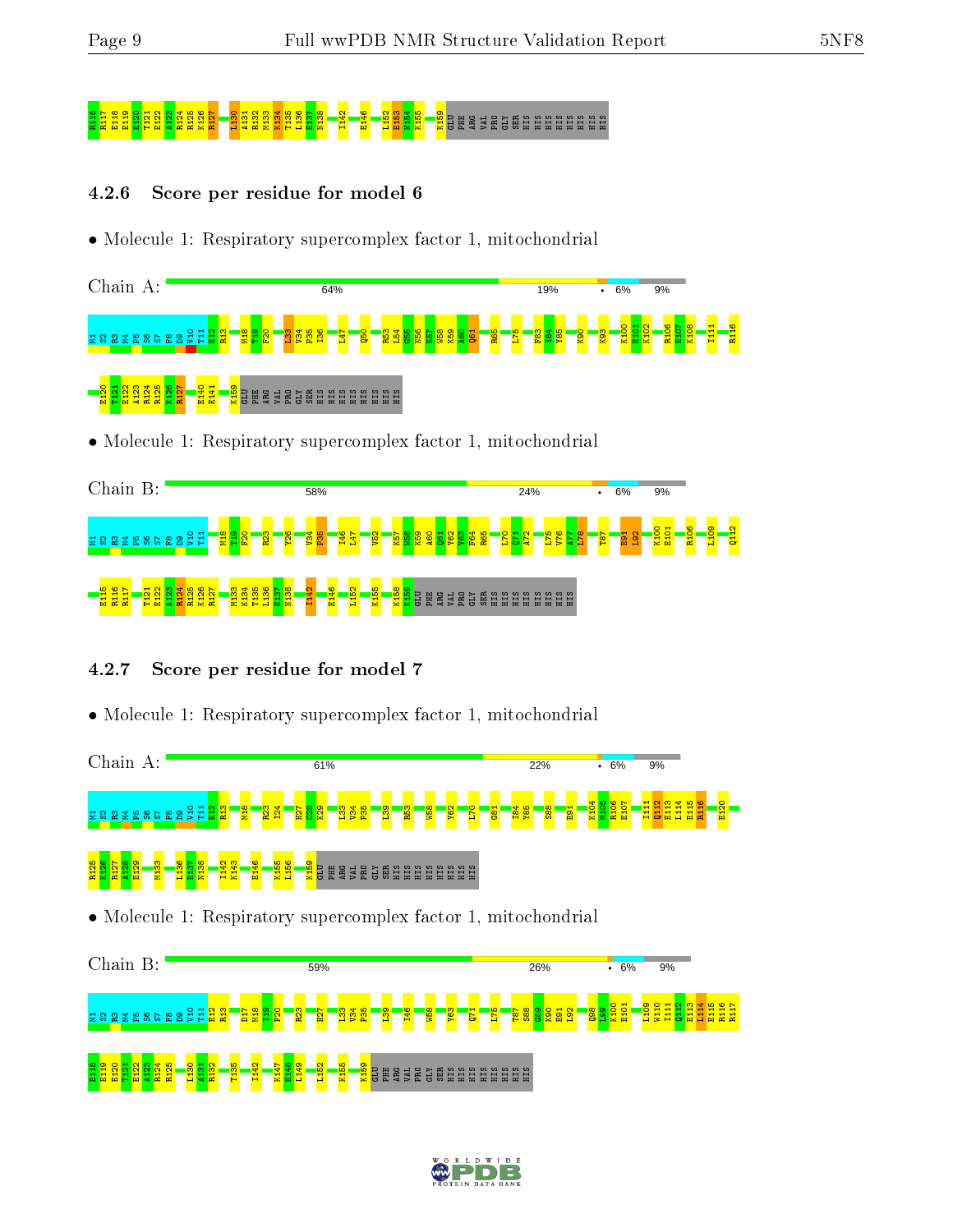#### 4.2.8 Score per residue for model 8

• Molecule 1: Respiratory supercomplex factor 1, mitochondrial



• Molecule 1: Respiratory supercomplex factor 1, mitochondrial



#### 4.2.9 Score per residue for model 9

• Molecule 1: Respiratory supercomplex factor 1, mitochondrial

| Chain<br>A:                                                                                                | 63%                                                                                                                                                                   | 6%<br>21%<br>9%<br>$\bullet$                                                                                                                                                                       |
|------------------------------------------------------------------------------------------------------------|-----------------------------------------------------------------------------------------------------------------------------------------------------------------------|----------------------------------------------------------------------------------------------------------------------------------------------------------------------------------------------------|
| 유북<br>롳<br>품 잃<br>ന<br>က္<br>$\circ$ $\sim$<br>െ<br><b>F</b><br><b>to</b><br>حم<br>Dr.<br>$\sim$<br>-<br>▭ | <mark>별법</mark><br>불음원<br><b>Pad</b><br>Pad<br><b>Igli</b><br>V52<br>$\frac{140}{2}$<br>R53<br>R65<br>W66<br><b>T47</b><br>Q61<br>$\overline{154}$<br>K57             | $\mathbf{\Omega}$<br>$\circ$<br>K <sub>10</sub><br>K <sub>10</sub><br>l <mark>eg</mark><br><b>185</b><br>$\frac{8}{2}$<br>$\frac{8}{29}$<br><b>P</b><br><u>၊ ၁</u><br>冒<br>풉<br>Η<br>$\alpha$<br>œ |
| E139<br>m.<br>K14<br><b>E</b><br>富賀島                                                                       | ELES<br>ELES<br>ELES<br><mark>67日</mark><br>四48<br>iō,<br><b>GLU</b><br>톤<br>ğ<br>$\overline{\mathbf{s}}$<br>贾<br>님<br>島<br>日<br>冒<br>E<br>븇<br>旵<br>圖<br>e<br>Е<br>Е |                                                                                                                                                                                                    |

• Molecule 1: Respiratory supercomplex factor 1, mitochondrial



#### 4.2.10 Score per residue for model 10

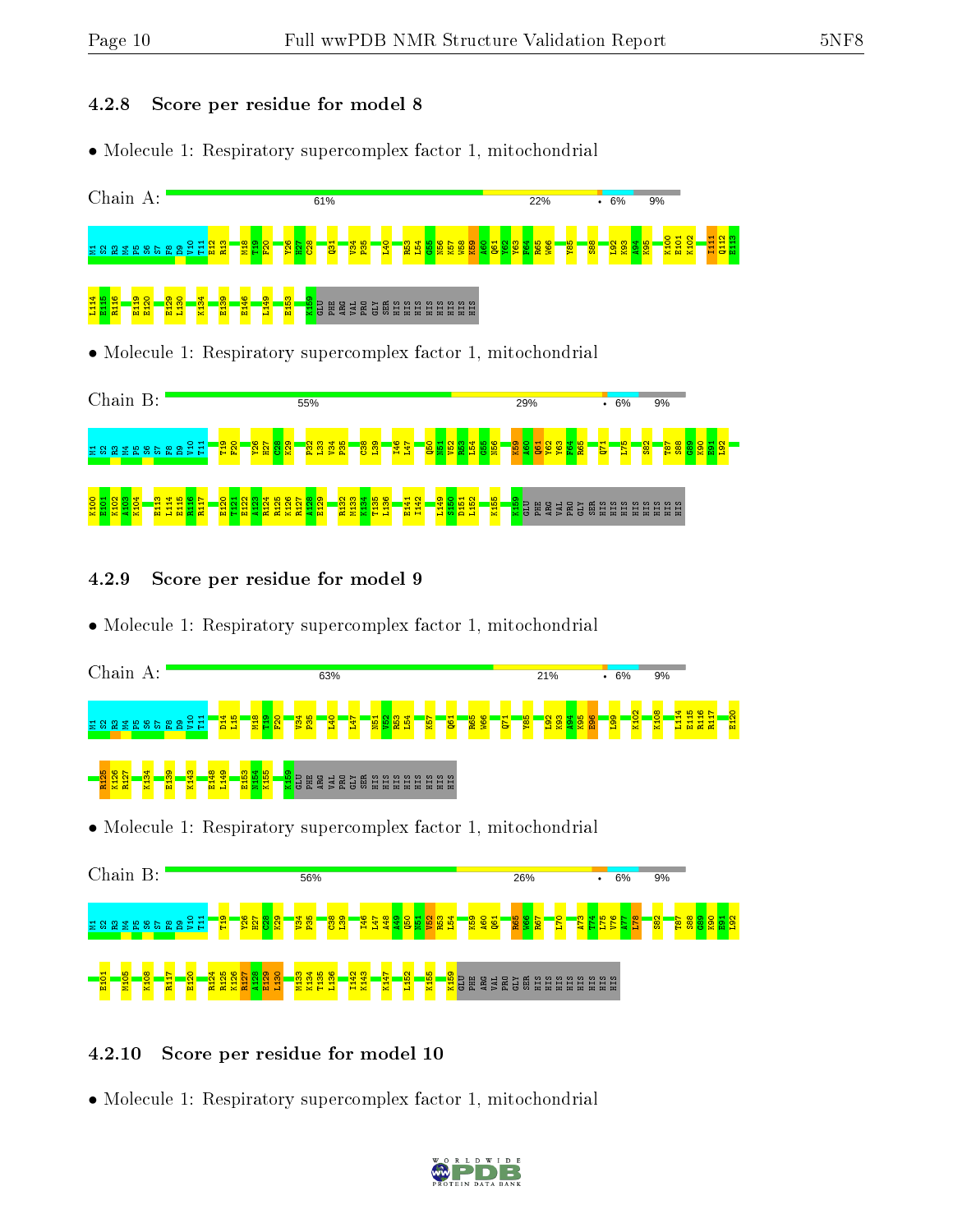

• Molecule 1: Respiratory supercomplex factor 1, mitochondrial

| B:<br>Chain                                          | 60%                                                                                                                                                      | 24%<br>6%<br>9%<br>$\bullet$                                                                                                                                                                   |                                  |
|------------------------------------------------------|----------------------------------------------------------------------------------------------------------------------------------------------------------|------------------------------------------------------------------------------------------------------------------------------------------------------------------------------------------------|----------------------------------|
| <b>Seash</b><br>2268<br>$\omega \sim \omega$<br>'로 않 | <b>D16</b><br><b>R53</b><br>N56<br>K57<br><b>825</b><br>$\frac{1}{20}$<br>ន <mark>្ត្រី</mark><br><mark>ng Ra</mark><br><b>S</b><br>N<br><b>146</b><br>읿 | −<br>E10<br>$\frac{1}{472}$<br>F64<br>R65<br>ത<br><mark>និន្ទា</mark><br>$\frac{162}{163}$<br>$\frac{88}{181}$<br>L <sub>75</sub><br>۴<br>œ<br><u>ာ</u><br>G<br>5.<br><b>R</b><br>œ.<br>Ħ<br>ь | $\infty$<br>ာ<br><b>RHS</b><br>冒 |
| R117<br>E118<br>႙ၟ<br>88<br>m<br>다<br>묩<br>붑<br>E    | K155<br>L156<br>$\frac{1}{2}$<br>ឌ<br>무<br>io.<br><b>GLU</b><br>凮<br>圅<br>뤖<br>Æ.<br>둅<br>븇<br>m<br>님<br>뵤<br>록<br>冒<br>풉<br>Б<br>Ħ<br>m                 | E<br>E<br>Ħ<br>E.<br>Ħ                                                                                                                                                                         |                                  |

#### 4.2.11 Score per residue for model 11

• Molecule 1: Respiratory supercomplex factor 1, mitochondrial



#### L156 s<br>Bis a se se se se se se se se se se

• Molecule 1: Respiratory supercomplex factor 1, mitochondrial



#### 4.2.12 Score per residue for model 12

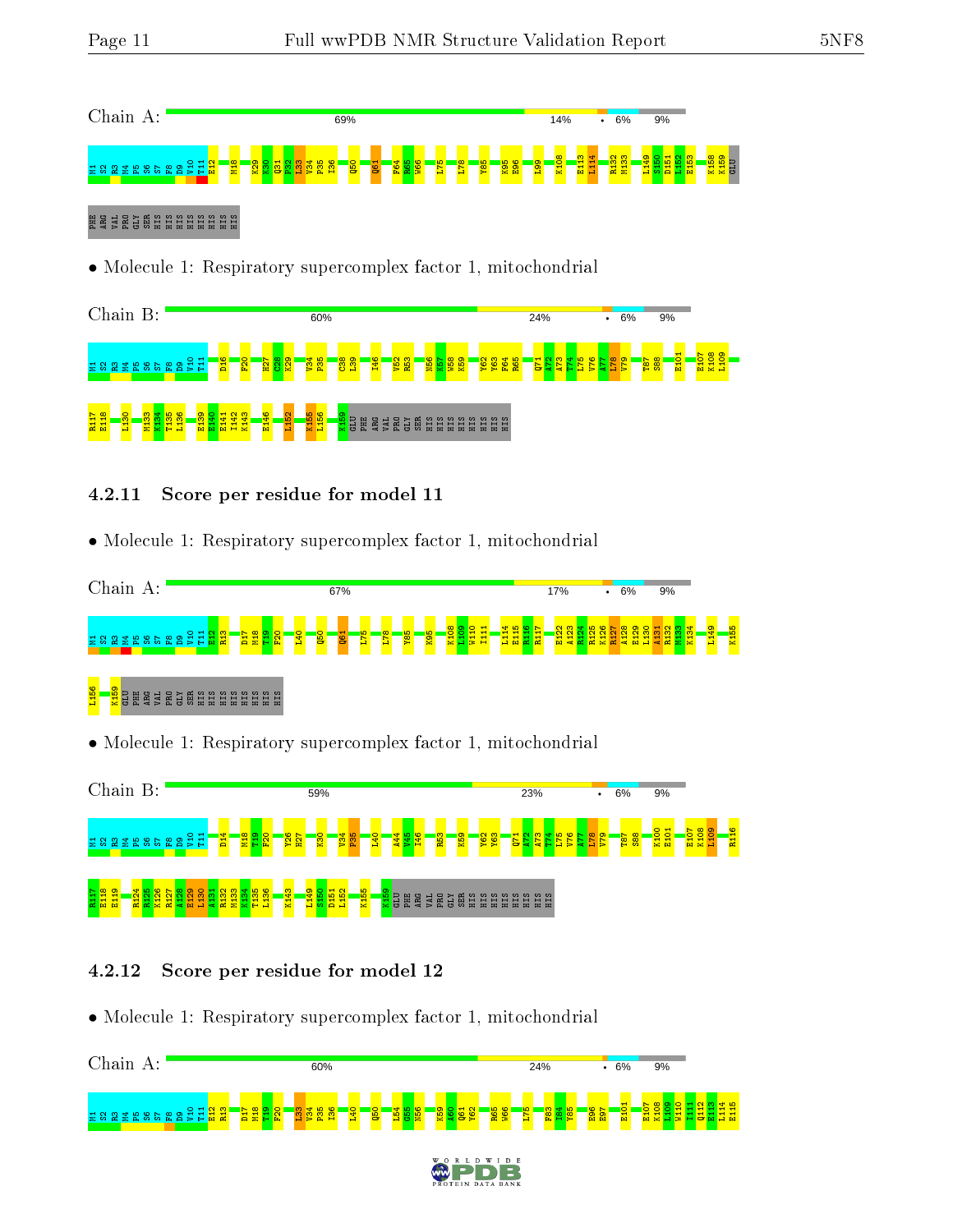# <mark>R</mark>ealar Banada Seria dan Seria dan Seria dan Seria dan Seria dan Seria dan Seria dan Seria dan Seria dan Seria<br>Ini dalam pendang dalam pendang dalam pendang dalam pendang dalam pendang dalam pendang dalam pendang dalam pe

• Molecule 1: Respiratory supercomplex factor 1, mitochondrial



#### 4.2.13 Score per residue for model 13 (medoid)

• Molecule 1: Respiratory supercomplex factor 1, mitochondrial



• Molecule 1: Respiratory supercomplex factor 1, mitochondrial



#### 4.2.14 Score per residue for model 14

• Molecule 1: Respiratory supercomplex factor 1, mitochondrial



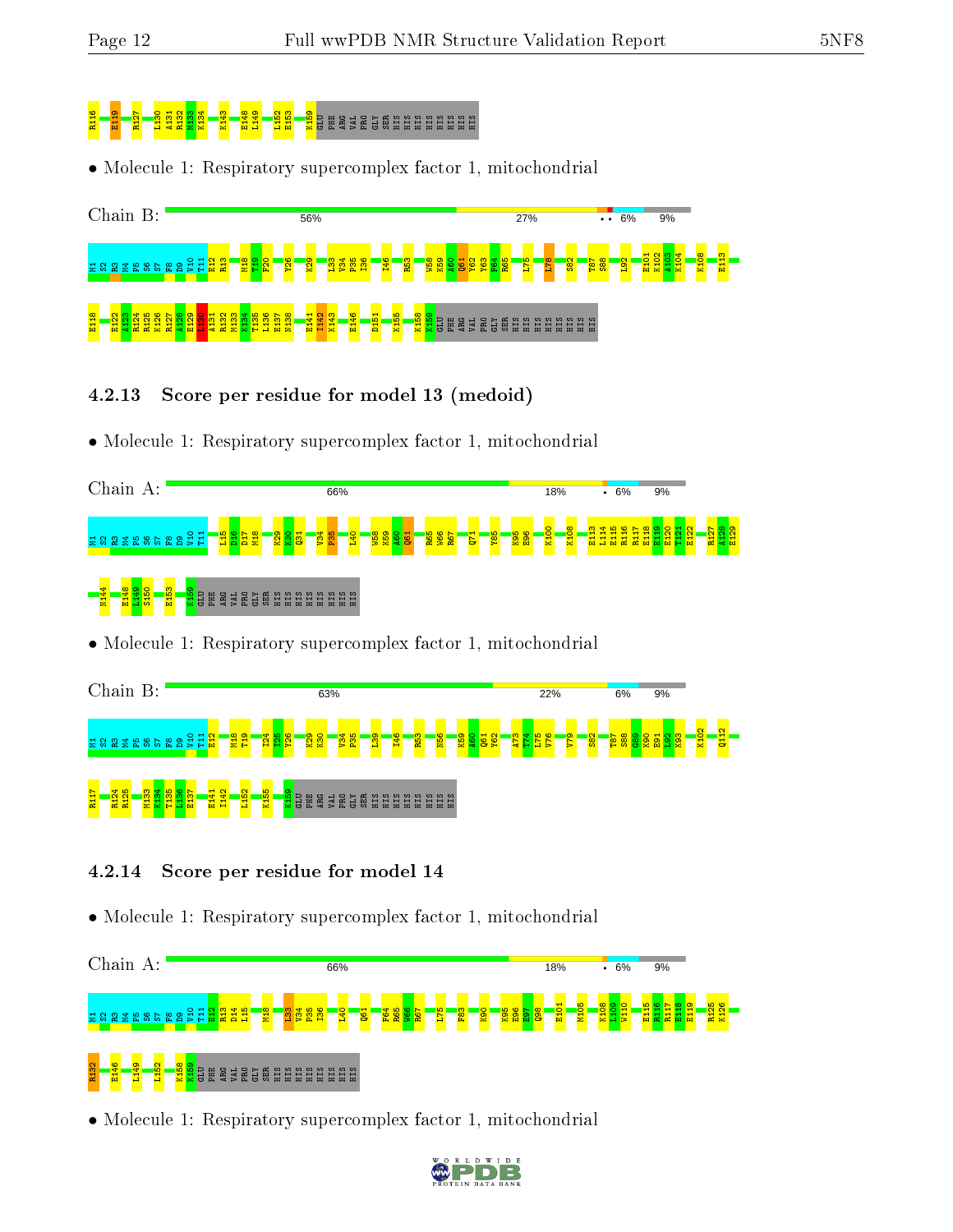

#### 4.2.15 Score per residue for model 15





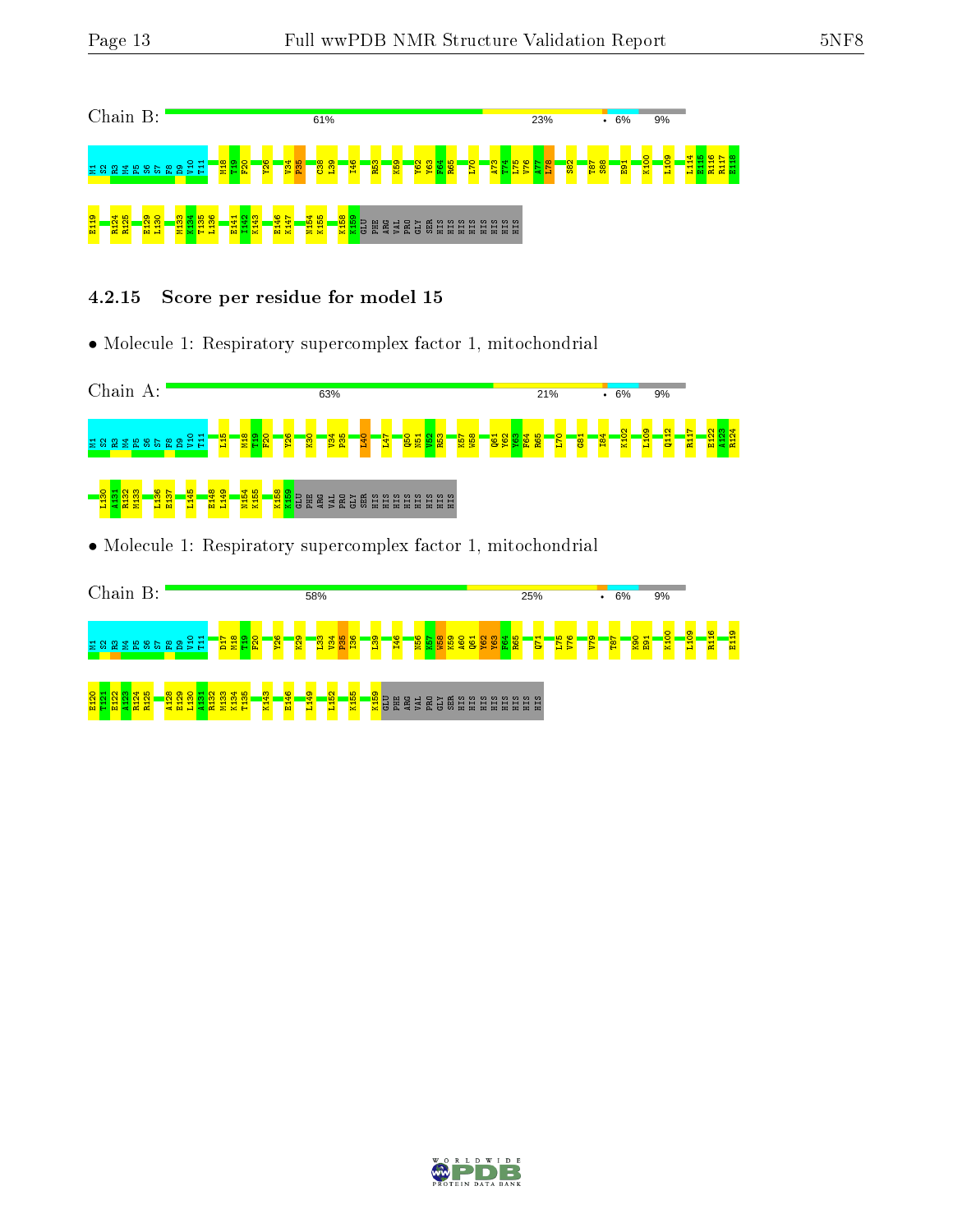### 5 Refinement protocol and experimental data overview  $\binom{1}{k}$

The models were refined using the following method: *simulated annealing*.

Of the 100 calculated structures, 15 were deposited, based on the following criterion: structures with the lowest energy.

The following table shows the software used for structure solution, optimisation and refinement.

| Software name   Classification |                       | <b>Version</b> |
|--------------------------------|-----------------------|----------------|
| L CNS                          | structure calculation |                |

The following table shows chemical shift validation statistics as aggregates over all chemical shift files. Detailed validation can be found in section [7](#page-24-0) of this report.

| Chemical shift file(s)                       | input cs.cif |
|----------------------------------------------|--------------|
| Number of chemical shift lists               |              |
| Total number of shifts                       | 1779         |
| Number of shifts mapped to atoms             | 1779         |
| Number of unparsed shifts                    |              |
| Number of shifts with mapping errors         |              |
| Number of shifts with mapping warnings       |              |
| Assignment completeness (well-defined parts) |              |

No validations of the models with respect to experimental NMR restraints is performed at this time.

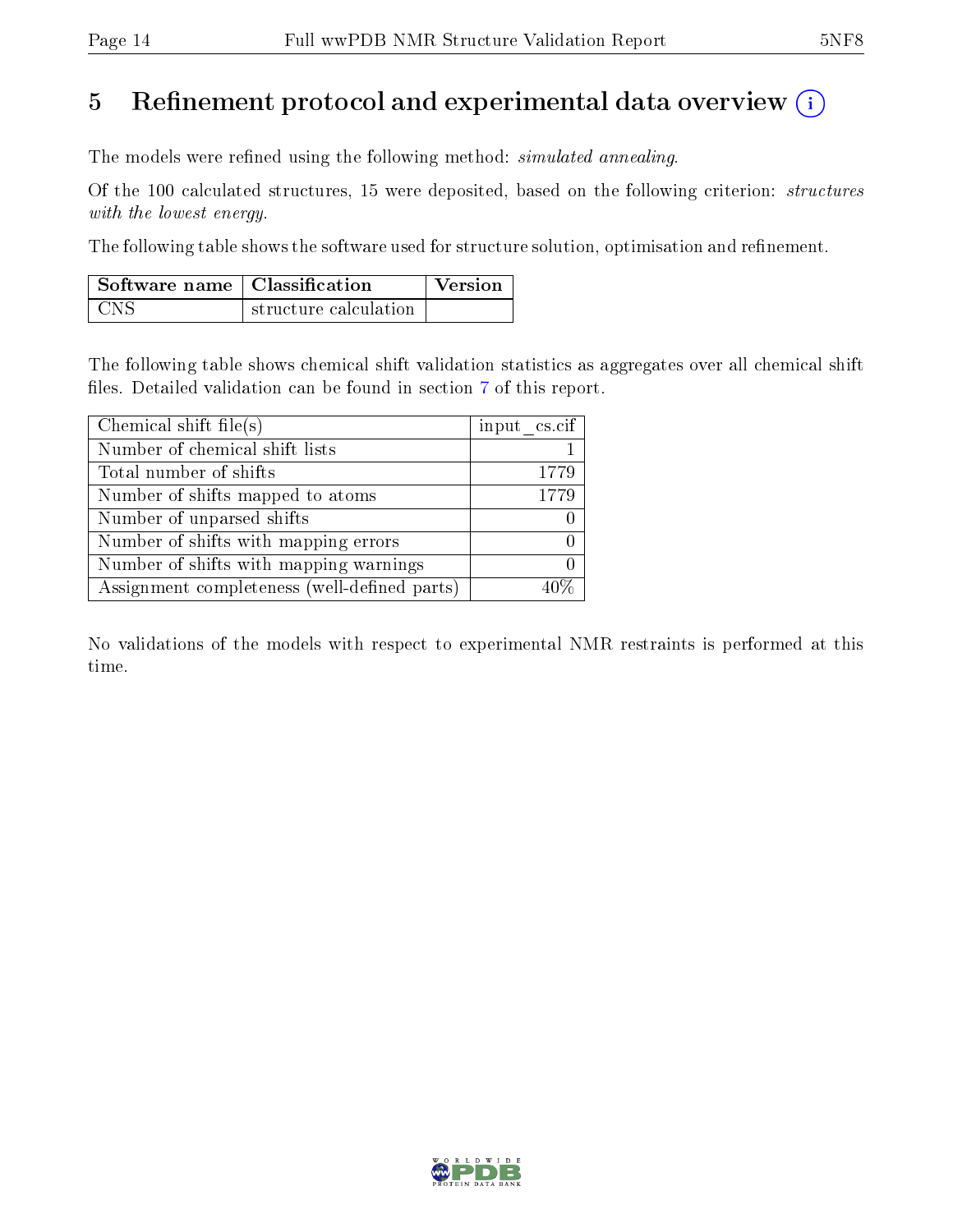### 6 Model quality  $(i)$

### 6.1 Standard geometry  $(i)$

There are no covalent bond-length or bond-angle outliers.

There are no bond-length outliers.

There are no bond-angle outliers.

There are no chirality outliers.

There are no planarity outliers.

#### 6.2 Too-close contacts  $(i)$

In the following table, the Non-H and H(model) columns list the number of non-hydrogen atoms and hydrogen atoms in each chain respectively. The H(added) column lists the number of hydrogen atoms added and optimized by MolProbity. The Clashes column lists the number of clashes averaged over the ensemble.

| Mol | Chain |       | $\mathbb{N}$ on-H   H(model) | $H(\mathrm{added})$ | $\vert$ Clashes |
|-----|-------|-------|------------------------------|---------------------|-----------------|
|     |       | 1209  | 1258                         | 1257                | $3 + 1$         |
|     |       | 1209  | 1258                         | 1257                | $6 + 2$         |
|     |       | 36270 | 37740                        | 37710               | 130             |

The all-atom clashscore is defined as the number of clashes found per 1000 atoms (including hydrogen atoms). The all-atom clashscore for this structure is 2.

All unique clashes are listed below, sorted by their clash magnitude.

| $\rm{Atom\text{-}1}$ | Atom-2              | $Clash(\AA)$ | Distance(A) | Models         |                |  |
|----------------------|---------------------|--------------|-------------|----------------|----------------|--|
|                      |                     |              |             | Worst          | Total          |  |
| 1:B:78:LEU:HDI1      | 1: B: 95: LYS: HE2  | 0.81         | 1.53        | 4              |                |  |
| 1:B:127:ARG:HA       | 1:B:130:LEU:HD23    | 0.71         | 1.62        | $\overline{5}$ |                |  |
| 1:B:149:LEU:HA       | 1:B:152:LEU:HD12    | 0.67         | 1.66        | 7              | $\overline{2}$ |  |
| 1:B:78:LEU:C         | 1:B:78:LEU:HD13     | 0.66         | 2.11        |                | 5              |  |
| 1:B:33:LEU:HD22      | 1:B:36:ILE:HD12     | 0.62         | 1.71        | $\overline{5}$ | $\overline{2}$ |  |
| 1:B:131:ALA:HB1      | 1: B: 134: LYS: HG3 | 0.60         | 1.72        | $\overline{5}$ | $\mathbf{1}$   |  |
| 1:B:78:LEU:HD22      | 1:B:78:LEU:O        | 0.59         | 1.97        | 6              | 3              |  |
| 1:B:78:LEU:O         | 1:B:78:LEU:HD22     | 0.55         | 2.02        | 10             | 4              |  |
| 1:B:78:LEU:HD13      | 1:B:78:LEU:C        | 0.54         | 2.23        | 9              | $\overline{2}$ |  |
| 1:B:73:ALA:O         | 1:B:76:VAL:HG22     | 0.54         | 2.03        |                | 9              |  |
| 1:A:33:LEU:HD22      | 1: A:36: ILE: HD12  | 0.54         | 1.80        | 4              |                |  |
| 1: A:40: LEU:HD11    | 1:A:145:LEU:HD23    | 0.54         | 1.79        | 15             |                |  |
| 1: A:149:LEU:HA      | 1:A:152:LEU:HD23    | 0.53         | 1.79        | $\overline{2}$ |                |  |

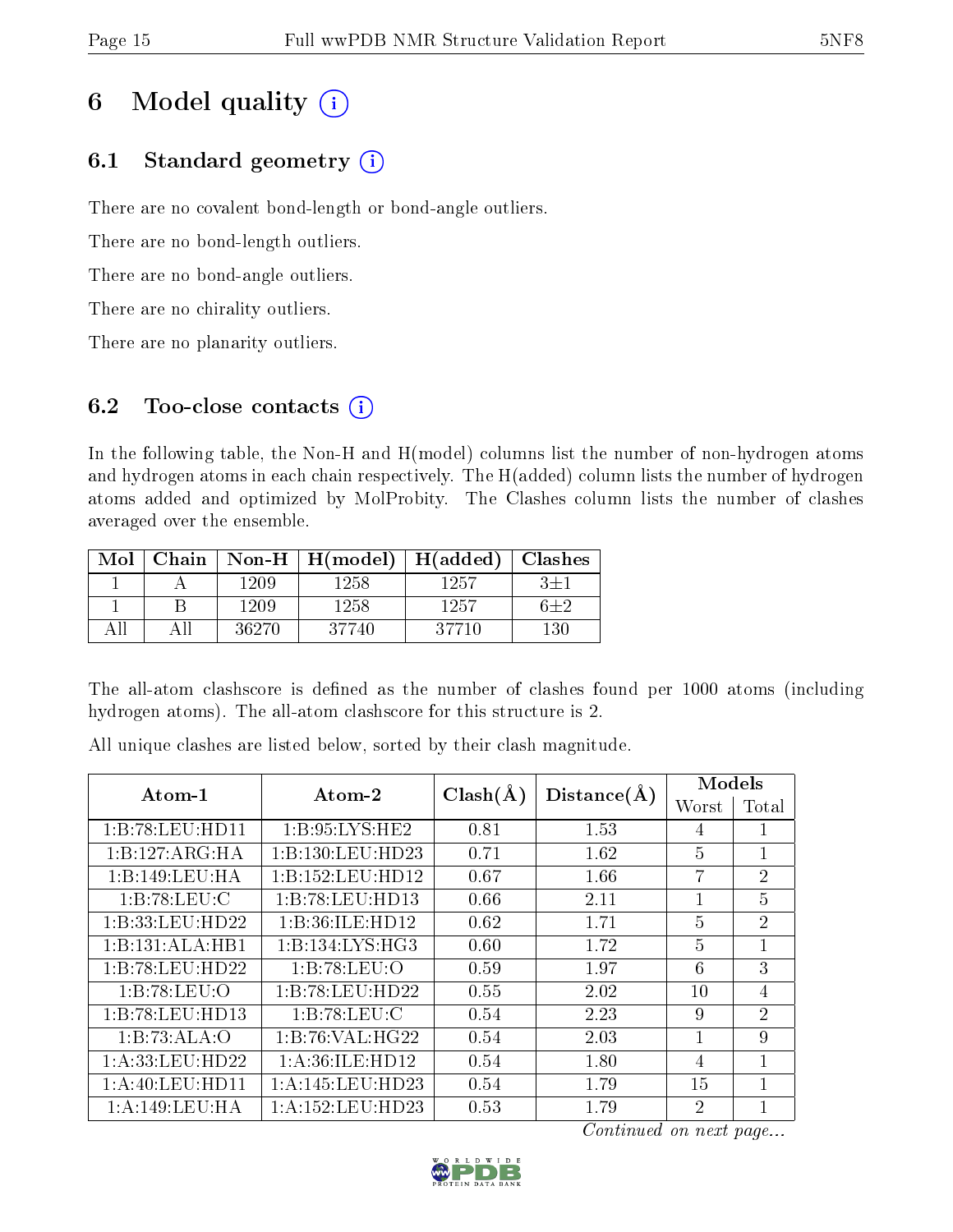| Conventaca prome providuo pago |                    |                   |             | $\overline{\textbf{Models}}$ |                |  |
|--------------------------------|--------------------|-------------------|-------------|------------------------------|----------------|--|
| Atom-1                         | Atom-2             | $Clash(\AA)$      | Distance(A) | Worst                        | Total          |  |
| 1:B:34:VAL:HB                  | 1:B:35:PRO:HD3     | 0.52              | 1.82        | 10                           | 15             |  |
| 1:A:149:LEU:HA                 | 1:A:152:LEU:HD12   | 0.52              | 1.80        | $\overline{5}$               | $\mathbf{1}$   |  |
| 1:A:33:LEU:HB2                 | 1:A:36:ILE:HG22    | $\overline{0.51}$ | 1.81        | $\mathbf{1}$                 | $\overline{1}$ |  |
| 1: A: 130: LEU: O              | 1:A:131:ALA:CB     | 0.51              | 2.58        | 11                           | $\mathbf{1}$   |  |
| 1:B:108:LYS:HB2                | 1:B:111:ILE:HD12   | 0.50              | 1.82        | 3                            | $\overline{1}$ |  |
| 1: A:81: GLY:O                 | 1:A:84:ILE:HG22    | 0.50              | 2.06        | $\overline{7}$               | $\overline{3}$ |  |
| 1:A:34:VAL:HB                  | 1:A:35:PRO:HD3     | 0.50              | 1.84        | $\sqrt{3}$                   | 13             |  |
| 1:B:33:LEU:HD22                | 1:B:36:ILE:CD1     | 0.50              | 2.36        | $\bf 5$                      | $\mathbf 1$    |  |
| 1:B:76:VAL:O                   | 1:B:79:VAL:HG12    | 0.50              | 2.07        | 13                           | $\overline{2}$ |  |
| 1:B:91:GLU:HG3                 | 1:B:92:LEU:N       | 0.49              | 2.21        | $\,6\,$                      | $\mathbf{1}$   |  |
| 1:B:78:LEU:HD13                | 1:B:79:VAL:N       | 0.48              | 2.23        | 11                           | $\overline{3}$ |  |
| 1:B:56:ASN:HA                  | 1: B:59: LYS: HD3  | 0.48              | 1.85        | $8\,$                        | $\mathbf{1}$   |  |
| 1:B:52:VAL:H G22               | 1:B:65:ARG:NH2     | 0.48              | 2.24        | 10                           | $\mathbf{1}$   |  |
| 1:B:60:ALA:HB1                 | 1:B:62:TYR:CZ      | 0.48              | 2.43        | 15                           | $\mathbf{1}$   |  |
| 1:B:33:LEU:CD2                 | 1:B:36:ILE:HD12    | 0.47              | 2.40        | 12                           | $\sqrt{2}$     |  |
| 1:B:129:GLU:O                  | 1:B:130:LEU:C      | 0.47              | 2.53        | 11                           | $\mathbf{1}$   |  |
| 1:B:40:LEU:O                   | 1:B:44:ALA:HB2     | 0.47              | 2.09        | 11                           | $\mathbf{1}$   |  |
| 1: A:56: ASN:O                 | 1: A:60:ALA:HB2    | 0.46              | 2.11        | $\overline{4}$               | $\mathbf{1}$   |  |
| 1: A:33: LEU: CB               | 1:A:36:ILE:HG22    | 0.46              | 2.40        | $\mathbf{1}$                 | $\mathbf{1}$   |  |
| 1:B:72:ALA:O                   | 1:B:76:VAL:HG13    | 0.46              | 2.09        | $\,6\,$                      | $\overline{1}$ |  |
| 1:B:34:VAL:HB                  | 1:B:35:PRO:CD      | 0.46              | 2.41        | $\overline{8}$               | $\overline{6}$ |  |
| 1:B:152:LEU:HA                 | 1: B: 155: LYS: CE | 0.45              | 2.41        | 10                           | $\mathbf{1}$   |  |
| 1:B:138:ASN:O                  | 1:B:142:ILE:HG23   | 0.45              | 2.10        | $\,6\,$                      | $\overline{2}$ |  |
| 1:A:33:LEU:HD13                | 1:A:36:ILE:HD12    | 0.45              | 1.88        | 14                           | $\overline{1}$ |  |
| 1:A:114:LEU:N                  | 1:A:114:LEU:HD13   | 0.45              | 2.26        | 10                           | $\overline{1}$ |  |
| 1: A:24:ILE:HG21               | 1:A:142:ILE:HD12   | 0.44              | 1.90        | $\overline{7}$               | $\mathbf{1}$   |  |
| 1:A:34:VAL:HB                  | 1: A: 35: PRO:CD   | 0.44              | 2.43        | $5\,$                        | $\overline{2}$ |  |
| 1:A:123:ALA:HB1                | 1:A:127:ARG:NH1    | 0.44              | 2.27        | 11                           | $\overline{1}$ |  |
| 1:A:139:GLU:O                  | 1: A:142: ILE:HG22 | 0.44              | 2.12        | 4                            | 1              |  |
| 1:B:110:TRP:O                  | 1:B:111:ILE:HD12   | 0.44              | 2.13        | $\overline{5}$               | $\mathbf{1}$   |  |
| 1:B:60:ALA:HB1                 | 1:B:62:TYR:CE1     | 0.44              | 2.48        | 15                           | $\mathbf{1}$   |  |
| 1:A:33:LEU:HD13                | 1: A:36: ILE: HD11 | 0.44              | 1.90        | 10                           | 3              |  |
| 1:B:50:GLN:HG2                 | 1:B:54:LEU:HD12    | 0.43              | 1.90        | 9                            | $\mathbf{1}$   |  |
| 1: A:76: VAL:O                 | 1: A:79: VAL: HG12 | 0.43              | 2.13        | $\mathbf{1}$                 | $\mathbf{1}$   |  |
| 1:B:115:GLU:HB2                | 1:B:119:GLU:HB2    | 0.43              | 1.90        | $\overline{5}$               | $\mathbf{1}$   |  |
| 1: A:115: GLU: HG2             | 1:A:119:GLU:HB3    | 0.43              | 1.90        | 12                           | $\mathbf{1}$   |  |
| 1:A:114:LEU:HD13               | 1:A:114:LEU:H      | 0.43              | 1.73        | 10                           | $\mathbf{1}$   |  |
| 1: A:56: ASN: HA               | 1: A:66:TRP:CZ2    | 0.43              | 2.48        | 12                           | $\mathbf{1}$   |  |
| 1:B:32:PRO:C                   | 1:B:33:LEU:HD22    | 0.43              | 2.34        | 8                            | $\mathbf{1}$   |  |
| 1:B:129:GLU:O                  | 1:B:130:LEU:CB     | 0.43              | 2.66        | 12                           | $\sqrt{2}$     |  |
| 1: A:34:VAL: N                 | 1:A:35:PRO:HD2     | 0.42              | 2.28        | $\mathbf{1}$                 | $\mathbf{1}$   |  |

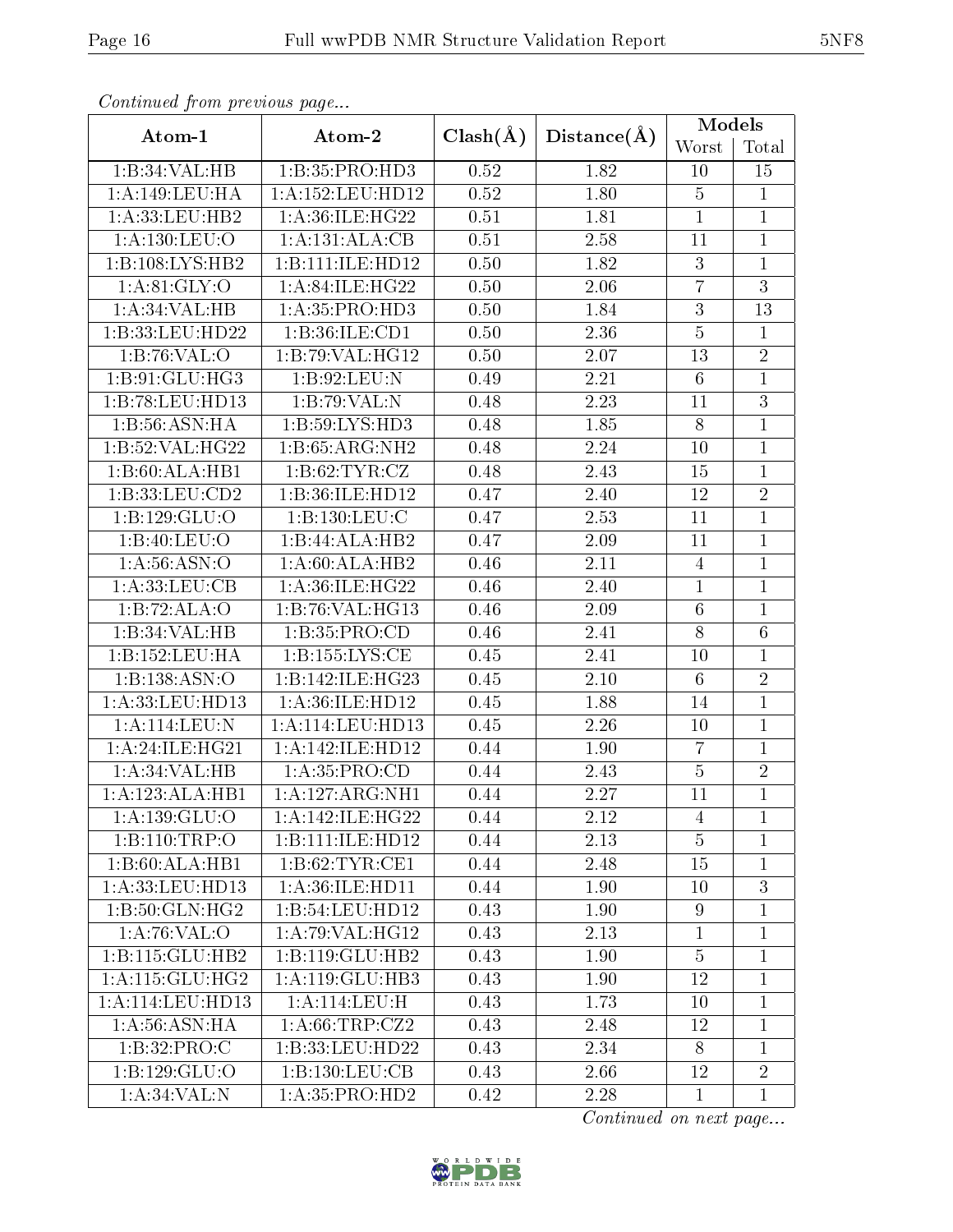| Atom-1           | $\boldsymbol{\mathrm{Atom}\text{-}2}$ | $Clash(\AA)$ | Distance(A) | Models         |                |  |
|------------------|---------------------------------------|--------------|-------------|----------------|----------------|--|
|                  |                                       |              |             | Worst          | Total          |  |
| 1:A:153:GLU:HA   | 1: A: 156: LEU: HD12                  | 0.42         | 1.91        | 4              | 1              |  |
| 1:B:22:GLU:HA    | 1:B:25:ILE:HD12                       | 0.42         | 1.90        | 3              | $\mathbf 1$    |  |
| 1:B:65:ARG:HD2   | 1: B:65: ARG:O                        | 0.42         | 2.13        | 9              | $\mathbf{1}$   |  |
| 1:B:121:THR:H    | 1:B:124:ARG:HD3                       | 0.42         | 1.91        | 6              | $\overline{1}$ |  |
| 1:B:152:LEU:HD12 | 1:B:153:GLU:N                         | 0.41         | 2.30        | $\overline{5}$ | $\overline{1}$ |  |
| 1: A:96: GLU: HA | 1: A:99: LEU: HD12                    | 0.41         | 1.92        | 9              | $\mathbf{1}$   |  |
| 1:B:48:ALA:O     | 1:B:52:VAL:HG22                       | 0.41         | 2.15        | 9              | 1              |  |
| 1:B:33:LEU:HD22  | 1: B:36: ILE: CG2                     | 0.41         | 2.46        | 15             | $\overline{1}$ |  |
| 1:B:75:LEU:O     | 1:B:79:VAL:HG23                       | 0.41         | 2.16        | $\overline{4}$ | $\mathbf{1}$   |  |
| 1:B:138:ASN:O    | 1:B:142:ILE:HG22                      | 0.41         | 2.16        | $\overline{5}$ | 1              |  |
| 1: B:50: GLN: CG | 1:B:54:LEU:HDI2                       | 0.41         | 2.46        | 8              | $\mathbf{1}$   |  |
| 1:B:78:LEU:CD1   | 1:B:78:LEU:C                          | 0.40         | 2.83        | 1              | $\overline{1}$ |  |
| 1: A:59: LYS: HA | 1: A:66:TRP:CH2                       | 0.40         | 2.52        | 2              | $\overline{1}$ |  |
| 1:B:13:ARG:HB3   | 1:B:136:LEU:HD11                      | 0.40         | 1.93        | 4              | $\overline{1}$ |  |

#### 6.3 Torsion angles  $(i)$

#### 6.3.1 Protein backbone (i)

In the following table, the Percentiles column shows the percent Ramachandran outliers of the chain as a percentile score with respect to all PDB entries followed by that with respect to all NMR entries. The Analysed column shows the number of residues for which the backbone conformation was analysed and the total number of residues.

| Mol | Chain | Analysed<br>Favoured |                            | Allowed                              | Outliers   | Percentiles           |
|-----|-------|----------------------|----------------------------|--------------------------------------|------------|-----------------------|
|     |       | 147/174(84%)         | $137\pm2(93\pm1\%)$        | $ 8\pm 2(6\pm 1\%) 1\pm 1(1\pm 1\%)$ |            | 68<br>20 <sub>1</sub> |
|     |       | 147/174(84%)         | 137 $\pm$ 3 (94 $\pm$ 2\%) | $ 8\pm3(5\pm2\%) 2\pm1(1\pm1\%)$     |            | $\blacksquare$ 64     |
| All | All   | $4410/5220(84\%)$    | 4122 $(93\%)$              | 239 $(5%)$                           | 49 $(1\%)$ | 66<br>18              |

All 28 unique Ramachandran outliers are listed below. They are sorted by the frequency of occurrence in the ensemble.

| Mol | Chain | Res | <b>Type</b> | Models (Total) |
|-----|-------|-----|-------------|----------------|
|     |       | 130 | <b>LEU</b>  |                |
|     |       | 61  | <b>GLN</b>  |                |
|     |       | 35  | <b>PRO</b>  |                |
|     |       | 61  | <b>GLN</b>  | 3              |
|     |       | 63  | <b>TYR</b>  | 2              |
|     |       | 60  | <b>ALA</b>  | 2              |
|     |       | 131 | A L A       | 2              |

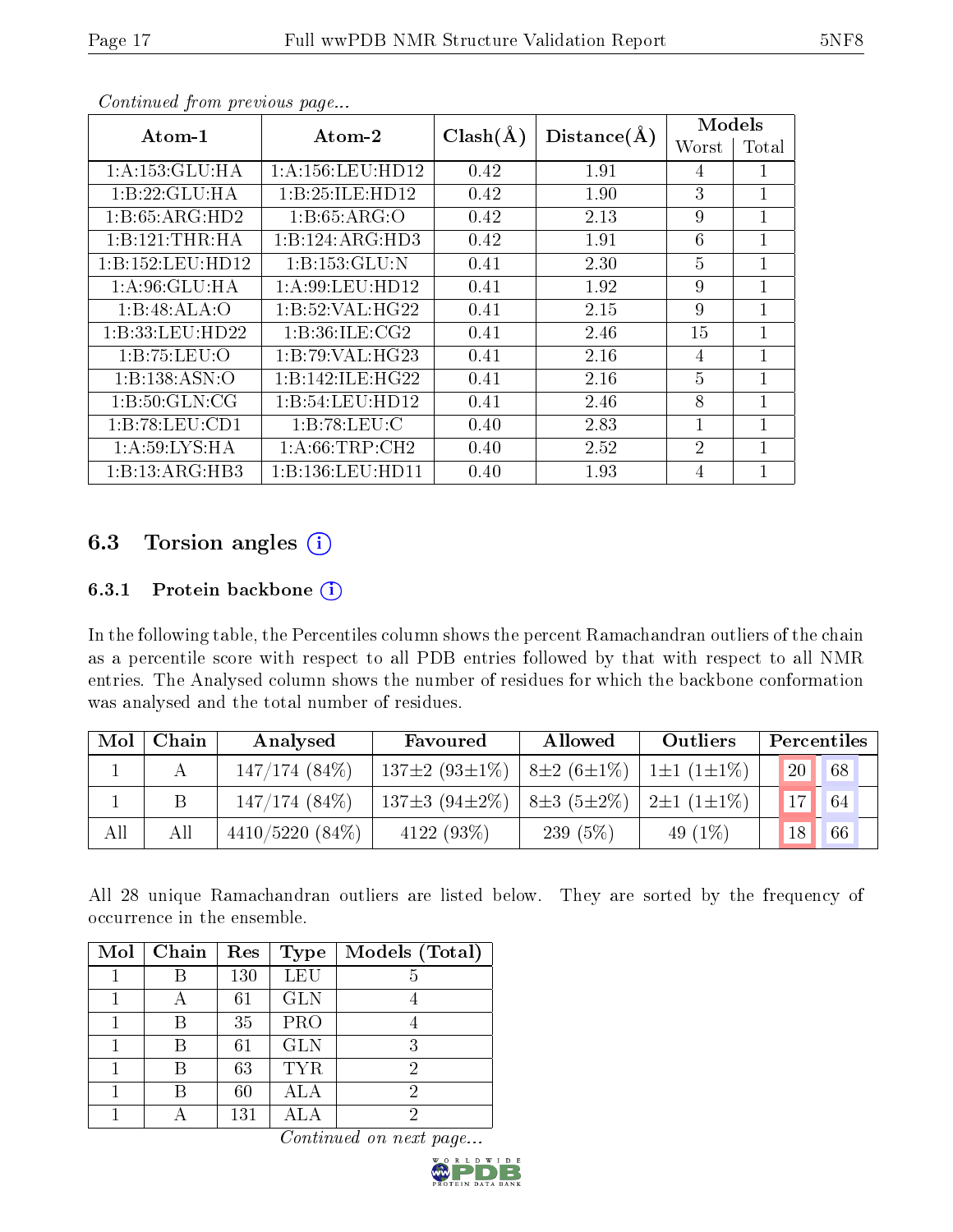| Mol            | Chain                   | Res | Type                    | Models (Total) |
|----------------|-------------------------|-----|-------------------------|----------------|
| $\mathbf{1}$   | A                       | 111 | ILE                     | $\overline{2}$ |
| $\mathbf{1}$   | $\boldsymbol{A}$        | 59  | LYS.                    | $\overline{2}$ |
| $\mathbf{1}$   | A                       | 112 | <b>GLN</b>              | $\overline{2}$ |
| $\overline{1}$ | $\overline{\mathrm{B}}$ | 62  | <b>TYR</b>              | $\overline{2}$ |
| $\overline{1}$ | $\overline{A}$          | 62  | <b>TYR</b>              | $\overline{2}$ |
| $\mathbf{1}$   | A                       | 157 | <b>GLY</b>              | $\overline{2}$ |
| $\mathbf{1}$   | $\overline{B}$          | 132 | $\rm{ARG}$              | $\overline{1}$ |
| $\mathbf{1}$   | A                       | 13  | $\rm{ARG}$              | $\overline{1}$ |
| $\mathbf{1}$   | $\boldsymbol{B}$        | 115 | GLU                     | $\mathbf 1$    |
| $\mathbf{1}$   | $\boldsymbol{B}$        | 111 | ILE                     | $\mathbf 1$    |
| $\mathbf{1}$   | $\boldsymbol{A}$        | 132 | ARG                     | $\mathbf{1}$   |
| $\mathbf{1}$   | B                       | 87  | <b>THR</b>              | $\mathbf{1}$   |
| $\mathbf{1}$   | $\boldsymbol{B}$        | 114 | <b>LEU</b>              | $\overline{1}$ |
| $\mathbf{1}$   | A                       | 12  | GLU                     | $\mathbf{1}$   |
| $\mathbf{1}$   | B                       | 58  | TRP                     | $\mathbf{1}$   |
| $\overline{1}$ | $\boldsymbol{A}$        | 114 | $\overline{\text{LEU}}$ | $\mathbf{1}$   |
| $\mathbf{1}$   | $\overline{\rm A}$      | 35  | <b>PRO</b>              | $\mathbf{1}$   |
| $\mathbf{1}$   | B                       | 129 | GLU                     | $\mathbf 1$    |
| $\overline{1}$ | $\boldsymbol{A}$        | 116 | $\rm{ARG}$              | $\mathbf{1}$   |
| $\mathbf{1}$   | $\, {\bf B}$            | 113 | GLU                     | $\mathbf{1}$   |
| $\mathbf{1}$   | Β                       | 59  | <b>LYS</b>              | $\mathbf{1}$   |

#### 6.3.2 Protein sidechains (i)

In the following table, the Percentiles column shows the percent sidechain outliers of the chain as a percentile score with respect to all PDB entries followed by that with respect to all NMR entries. The Analysed column shows the number of residues for which the sidechain conformation was analysed and the total number of residues.

| Mol | Chain | Analysed       | Rotameric                                             | Outliers  |  |                 | Percentiles              |  |
|-----|-------|----------------|-------------------------------------------------------|-----------|--|-----------------|--------------------------|--|
|     |       | 126/151(83%)   | 94 $\pm$ 5 (75 $\pm$ 4\%)   32 $\pm$ 5 (25 $\pm$ 4\%) |           |  |                 | $\boxed{2}$ $\boxed{24}$ |  |
|     | B     | 126/151(83%)   | 86 $\pm$ 4 (68 $\pm$ 3\%)   40 $\pm$ 4 (32 $\pm$ 3\%) |           |  | $\vert 1 \vert$ | $\vert$ 14               |  |
| All | All   | 3780/4530(83%) | 2703 (72\%)                                           | 1077(28%) |  | $\boxed{2}$     | $\vert$ 18               |  |

All 202 unique residues with a non-rotameric sidechain are listed below. They are sorted by the frequency of occurrence in the ensemble.

|  |     |        | Mol   Chain   Res   Type   Models (Total) |
|--|-----|--------|-------------------------------------------|
|  | 18  | M HT.  | ת ו                                       |
|  | 135 | 'I'H R | 15                                        |
|  | 46  |        | ۲.h                                       |

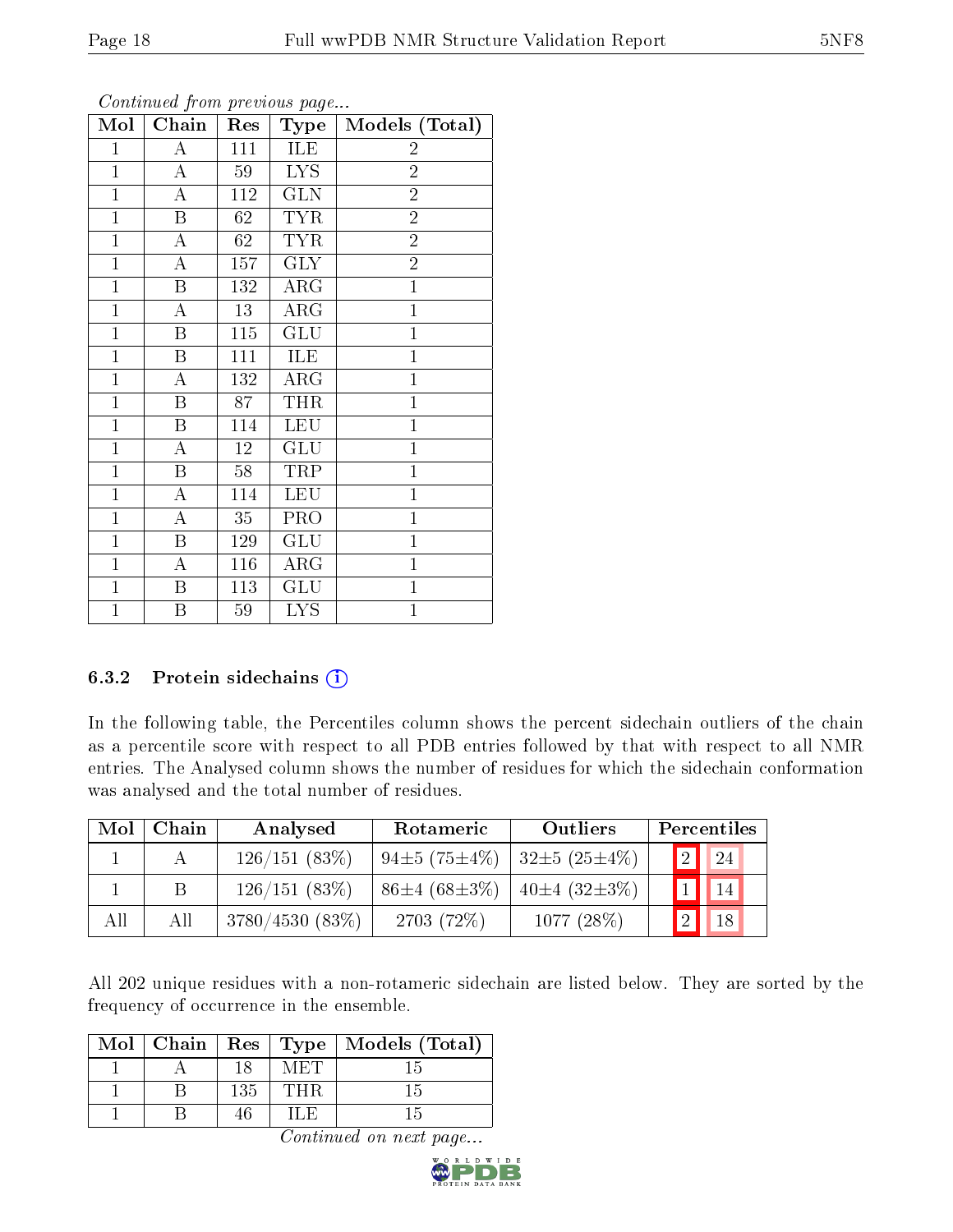| Mol            | Chain                   | Res    | Type                    | Models (Total)   |
|----------------|-------------------------|--------|-------------------------|------------------|
| $\mathbf{1}$   | $\overline{B}$          | 75     | <b>LEU</b>              | 15               |
| $\mathbf{1}$   | B                       | 133    | <b>MET</b>              | 14               |
| $\overline{1}$ | $\overline{\mathrm{B}}$ | 155    | $\overline{\text{LYS}}$ | 14               |
| $\mathbf{1}$   | B                       | 125    | $AR\overline{G}$        | 13               |
| $\overline{1}$ | $\overline{\mathrm{B}}$ | 87     | <b>THR</b>              | $\overline{13}$  |
| $\mathbf{1}$   | $\boldsymbol{B}$        | 124    | $\rm{ARG}$              | 12               |
| $\mathbf{1}$   | $\boldsymbol{B}$        | 63     | <b>TYR</b>              | 12               |
| $\mathbf{1}$   | A                       | 61     | $\overline{\text{GLN}}$ | 12               |
| $\overline{1}$ | $\boldsymbol{B}$        | 20     | PHE                     | 12               |
| $\overline{1}$ | Β                       | 26     | <b>TYR</b>              | 12               |
| $\mathbf{1}$   | $\boldsymbol{B}$        | 117    | $\rm{ARG}$              | 11               |
| $\mathbf{1}$   | $\boldsymbol{B}$        | 88     | $\overline{\text{SER}}$ | 11               |
| $\mathbf{1}$   | B                       | 18     | <b>MET</b>              | 11               |
| $\mathbf{1}$   | A                       | 85     | <b>TYR</b>              | 11               |
| $\mathbf{1}$   | B                       | 62     | <b>TYR</b>              | 11               |
| $\mathbf{1}$   | $\boldsymbol{B}$        | 29     | $\overline{\text{LYS}}$ | 10               |
| $\mathbf{1}$   | $\boldsymbol{B}$        | 142    | <b>ILE</b>              | 10               |
| $\mathbf{1}$   | B                       | 39     | <b>LEU</b>              | $10\,$           |
| $\mathbf{1}$   | $\boldsymbol{A}$        | 108    | $\overline{\text{LYS}}$ | 10               |
| $\overline{1}$ | $\overline{\rm A}$      | $20\,$ | PHE                     | 10               |
| $\mathbf{1}$   | B                       | 101    | GLU                     | 10               |
| $\mathbf{1}$   | $\overline{\mathrm{B}}$ | 136    | <b>LEU</b>              | $\overline{10}$  |
| $\mathbf{1}$   | B                       | 65     | ${\rm ARG}$             | 10               |
| $\overline{1}$ | A                       | 95     | $\overline{\text{LYS}}$ | 10               |
| $\mathbf{1}$   | $\boldsymbol{B}$        | 59     | $\overline{\text{LYS}}$ | 10               |
| $\mathbf{1}$   | A                       | 149    | $\overline{\text{LEU}}$ | $\boldsymbol{9}$ |
| $\mathbf{1}$   | Β                       | 90     | $\overline{\text{LYS}}$ | 9                |
| $\overline{1}$ | B                       | 100    | <b>LYS</b>              | 9                |
| $\overline{1}$ | $\overline{\rm A}$      | 65     | $\overline{\rm{ARG}}$   | 9                |
| 1              | А                       | 13     | ARG                     | 9                |
| $\mathbf{1}$   | Β                       | 82     | <b>SER</b>              | 9                |
| $\mathbf 1$    | B                       | 152    | LEU                     | 8                |
| $\mathbf{1}$   | А                       | 117    | $\rm{ARG}$              | 8                |
| $\mathbf{1}$   | Β                       | 143    | $\overline{\text{LYS}}$ | 8                |
| $\mathbf{1}$   | B                       | 91     | GLU                     | 8                |
| 1              | B                       | 78     | <b>LEU</b>              | 8                |
| $\mathbf{1}$   | А                       | 127    | $\rm{ARG}$              | 8                |
| $\mathbf{1}$   | А                       | 159    | $\overline{\text{LYS}}$ | 8                |
| $\overline{1}$ | A                       | 115    | $\overline{\text{GLU}}$ | 8                |
| $\mathbf 1$    | Β                       | 109    | LEU                     | 8                |
| $\mathbf{1}$   | B                       | 27     | $\overline{HIS}$        | 8                |
| $\mathbf{1}$   | A                       | 125    | ${\rm ARG}$             | 8                |

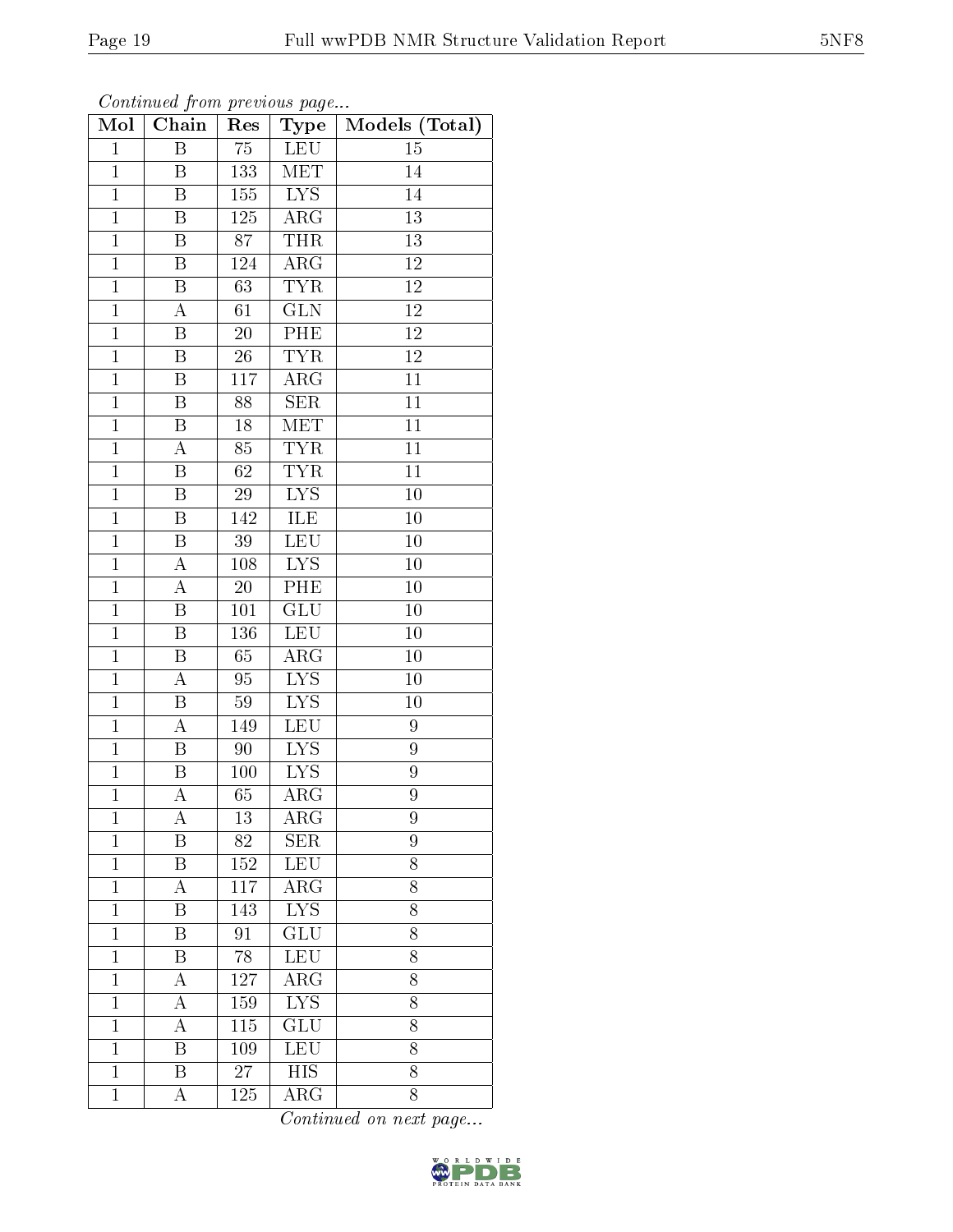| Mol            | Chain                   | Res             | Type                               | Models (Total)   |
|----------------|-------------------------|-----------------|------------------------------------|------------------|
| $\mathbf{1}$   | А                       | 64              | PHE                                | 7                |
| $\overline{1}$ | A                       | 112             | <b>GLN</b>                         | $\overline{7}$   |
| $\mathbf{1}$   | $\overline{\mathrm{B}}$ | 53              | $\overline{\rm{ARG}}$              | $\overline{7}$   |
| $\mathbf{1}$   | А                       | $75\,$          | <b>LEU</b>                         | $\overline{7}$   |
| $\mathbf{1}$   | $\boldsymbol{B}$        | 141             | $\overline{{\rm GLU}}$             | $\overline{7}$   |
| $\mathbf{1}$   | $\boldsymbol{A}$        | 66              | TRP                                | $\overline{7}$   |
| $\overline{1}$ | $\boldsymbol{A}$        | $116\,$         | $\rm{ARG}$                         | $\overline{7}$   |
| $\mathbf{1}$   | $\boldsymbol{B}$        | 127             | $\rm{ARG}$                         | $\overline{7}$   |
| $\mathbf{1}$   | A                       | 101             | GLU                                | $\overline{7}$   |
| $\mathbf{1}$   | $\overline{A}$          | 130             | LEU                                | $\overline{7}$   |
| $\mathbf{1}$   | $\boldsymbol{A}$        | $59\,$          | IYS                                | $\overline{7}$   |
| $\mathbf{1}$   | $\overline{\mathrm{B}}$ | 126             | $\overline{\text{LYS}}$            | $\overline{7}$   |
| $\mathbf{1}$   | $\boldsymbol{A}$        | 53              | $\overline{\rm ARG}$               | $\overline{7}$   |
| $\mathbf{1}$   | $\boldsymbol{A}$        | 153             | <b>GLU</b>                         | $\overline{7}$   |
| $\mathbf{1}$   | $\overline{\mathrm{B}}$ | 132             | $\overline{\text{ARG}}$            | $\overline{7}$   |
| $\mathbf{1}$   | A                       | $58\,$          | TRP                                | $\overline{7}$   |
| $\overline{1}$ | $\overline{\mathrm{B}}$ | 61              | $\overline{\text{GLN}}$            | $\overline{7}$   |
| $\mathbf{1}$   | $\boldsymbol{B}$        | 122             | GLU                                | $\overline{7}$   |
| $\mathbf{1}$   | $\boldsymbol{B}$        | 113             | $\overline{\text{GLU}}$            | $\overline{7}$   |
| $\mathbf{1}$   | B                       | 159             | I <sub>YS</sub>                    | $\overline{7}$   |
| $\overline{1}$ | А                       | 114             | <b>LEU</b>                         | $\overline{7}$   |
| $\mathbf{1}$   | $\overline{\mathrm{B}}$ | 130             | <b>LEU</b>                         | $\overline{7}$   |
| $\mathbf{1}$   | А                       | 40              | <b>LEU</b>                         | $\overline{7}$   |
| $\mathbf{1}$   | B                       | 134             | $\overline{\text{LYS}}$            | $\overline{7}$   |
| $\mathbf{1}$   | B                       | 129             | GLU                                | 7                |
| $\overline{1}$ | B                       | 146             | GLU                                | $\sqrt{6}$       |
| $\mathbf{1}$   | $\overline{\rm A}$      | 134             | $\overline{\text{LYS}}$            | $\sqrt{6}$       |
| $\mathbf{1}$   | A                       | 50              | <b>GLN</b>                         | $\,6$            |
| $\mathbf{1}$   | $\boldsymbol{B}$        | 92              | LEU                                | $\boldsymbol{6}$ |
| $\mathbf{1}$   | Β                       | 71              | <b>GLN</b>                         | 6                |
| $\mathbf{1}$   | B                       | 38              | $CY\overline{S}$                   | 6                |
| $\mathbf 1$    | А                       | $100\,$         | $\overline{\text{LYS}}$            | $\overline{6}$   |
| $\mathbf{1}$   | А                       | 148             | GLU                                | 6                |
| $\mathbf 1$    | A                       | $\overline{96}$ | $\overline{\text{GLU}}$            | 6                |
| $\mathbf{1}$   | B                       | 114             | $\mathrm{LE}\overline{\mathrm{U}}$ | 6                |
| $\mathbf{1}$   | А                       | $120\,$         | $\overline{\text{GLU}}$            | 6                |
| $\mathbf{1}$   | А                       | 119             | GLU                                | 6                |
| $\mathbf 1$    | $\boldsymbol{B}$        | 118             | GLU                                | $\overline{5}$   |
| $\mathbf{1}$   | B                       | 108             | <b>LYS</b>                         | 5                |
| $\mathbf{1}$   | B                       | 57              | <b>LYS</b>                         | $\overline{5}$   |
| $\mathbf{1}$   | А                       | 102             | $\overline{\text{LYS}}$            | 5                |
| $\mathbf{1}$   | B                       | 116             | ${\rm ARG}$                        | 5                |

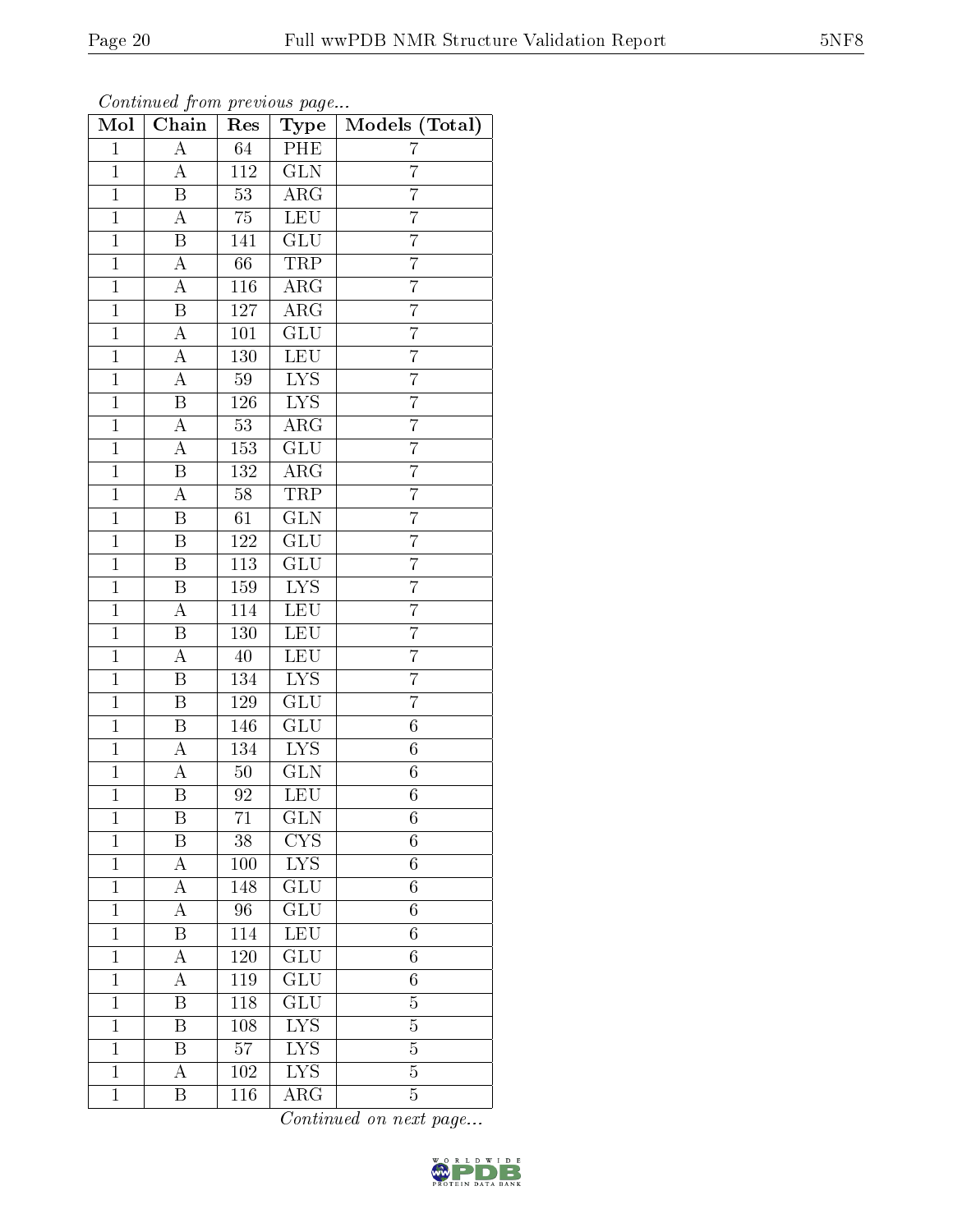| Mol            | Chain                   | Res              | Type                    | Models (Total) |
|----------------|-------------------------|------------------|-------------------------|----------------|
| $\mathbf 1$    | $\, {\bf B}$            | 23               | $\rm{ARG}$              | 5              |
| $\mathbf{1}$   | А                       | 33               | <b>LEU</b>              | 5              |
| $\mathbf{1}$   | $\overline{\rm A}$      | 57               | $\overline{\text{LYS}}$ | $\overline{5}$ |
| $\mathbf{1}$   | B                       | 119              | GLU                     | $\overline{5}$ |
| $\overline{1}$ | $\overline{\mathrm{B}}$ | $\overline{19}$  | <b>THR</b>              | $\overline{5}$ |
| $\mathbf{1}$   | B                       | 115              | GLU                     | 5              |
| $\mathbf 1$    | A                       | 15               | LEU                     | $\overline{5}$ |
| $\mathbf{1}$   | $\boldsymbol{B}$        | 120              | GLU                     | 5              |
| $\mathbf{1}$   | $\boldsymbol{A}$        | 155              | $\overline{LYS}$        | $\overline{5}$ |
| $\mathbf{1}$   | $\overline{A}$          | 17               | $\overline{\text{ASP}}$ | $\overline{5}$ |
| $\mathbf 1$    | A                       | $54\,$           | <b>LEU</b>              | $\overline{5}$ |
| $\mathbf{1}$   | A                       | 122              | GLU                     | $\overline{5}$ |
| $\mathbf{1}$   | $\overline{A}$          | 132              | $\rm{ARG}$              | $\overline{5}$ |
| $\overline{1}$ | $\boldsymbol{A}$        | 126              | $\overline{\text{LYS}}$ | $\overline{5}$ |
| $\overline{1}$ | A                       | 83               | $\overline{\text{PHE}}$ | $\overline{5}$ |
| $\mathbf{1}$   | A                       | 110              | TRP                     | $\overline{5}$ |
| $\mathbf{1}$   | $\boldsymbol{B}$        | 147              | $\overline{\text{LYS}}$ | $\overline{5}$ |
| $\mathbf{1}$   | B                       | $12\,$           | GLU                     | $\overline{4}$ |
| $\overline{1}$ | B                       | 102              | $\overline{\text{LYS}}$ | $\overline{4}$ |
| $\mathbf{1}$   | A                       | $14\,$           | $\overline{\text{ASP}}$ | $\overline{4}$ |
| $\mathbf{1}$   | B                       | $112\,$          | GLN                     | $\overline{4}$ |
| $\overline{1}$ | $\overline{\rm A}$      | $\overline{111}$ | <b>ILE</b>              | $\overline{4}$ |
| $\mathbf{1}$   | B                       | $52\,$           | VAL                     | $\overline{4}$ |
| $\overline{1}$ | A                       | $\overline{92}$  | LEU                     | $\overline{4}$ |
| $\mathbf{1}$   | $\overline{\rm A}$      | 70               | $\overline{\text{LEU}}$ | $\overline{4}$ |
| $\mathbf{1}$   | $\boldsymbol{B}$        | $58\,$           | TRP                     | $\overline{4}$ |
| $\mathbf{1}$   | $\overline{A}$          | 146              | GLU                     | $\overline{4}$ |
| $\mathbf{1}$   | A                       | 124              | ARG                     | $\overline{4}$ |
| $\overline{1}$ | $\overline{\rm A}$      | 39               | $\overline{\text{LEU}}$ | $\overline{4}$ |
| $\mathbf 1$    | А                       | 158              | $\overline{\text{LYS}}$ | $\overline{4}$ |
| 1              | А                       | 106              | $AR\overline{G}$        | $\overline{4}$ |
| $\mathbf{1}$   | A                       | 133              | <b>MET</b>              | $\overline{4}$ |
| $\mathbf{1}$   | A                       | 143              | LYS                     | $\overline{4}$ |
| $\mathbf{1}$   | A                       | 109              | <b>LEU</b>              | $\overline{4}$ |
| $\mathbf 1$    | А                       | 113              | GLU                     | $\overline{4}$ |
| $\mathbf{1}$   | А                       | 139              | $\overline{{\rm GLU}}$  | $\overline{4}$ |
| $\mathbf{1}$   | B                       | 158              | <b>LYS</b>              | $\overline{4}$ |
| $\mathbf{1}$   | А                       | 29               | $\overline{\text{LYS}}$ | $\overline{4}$ |
| $\mathbf{1}$   | B                       | 64               | $\overline{\rm PHE}$    | $\overline{4}$ |
| $\mathbf{1}$   | А                       | 129              | GLU                     | $\overline{4}$ |
| $\mathbf{1}$   | B                       | $13\,$           | $\rm{ARG}$              | $\overline{4}$ |
| $\mathbf{1}$   | Β                       | 151              | $\overline{\text{ASP}}$ | $\overline{4}$ |

Continued from previous page...

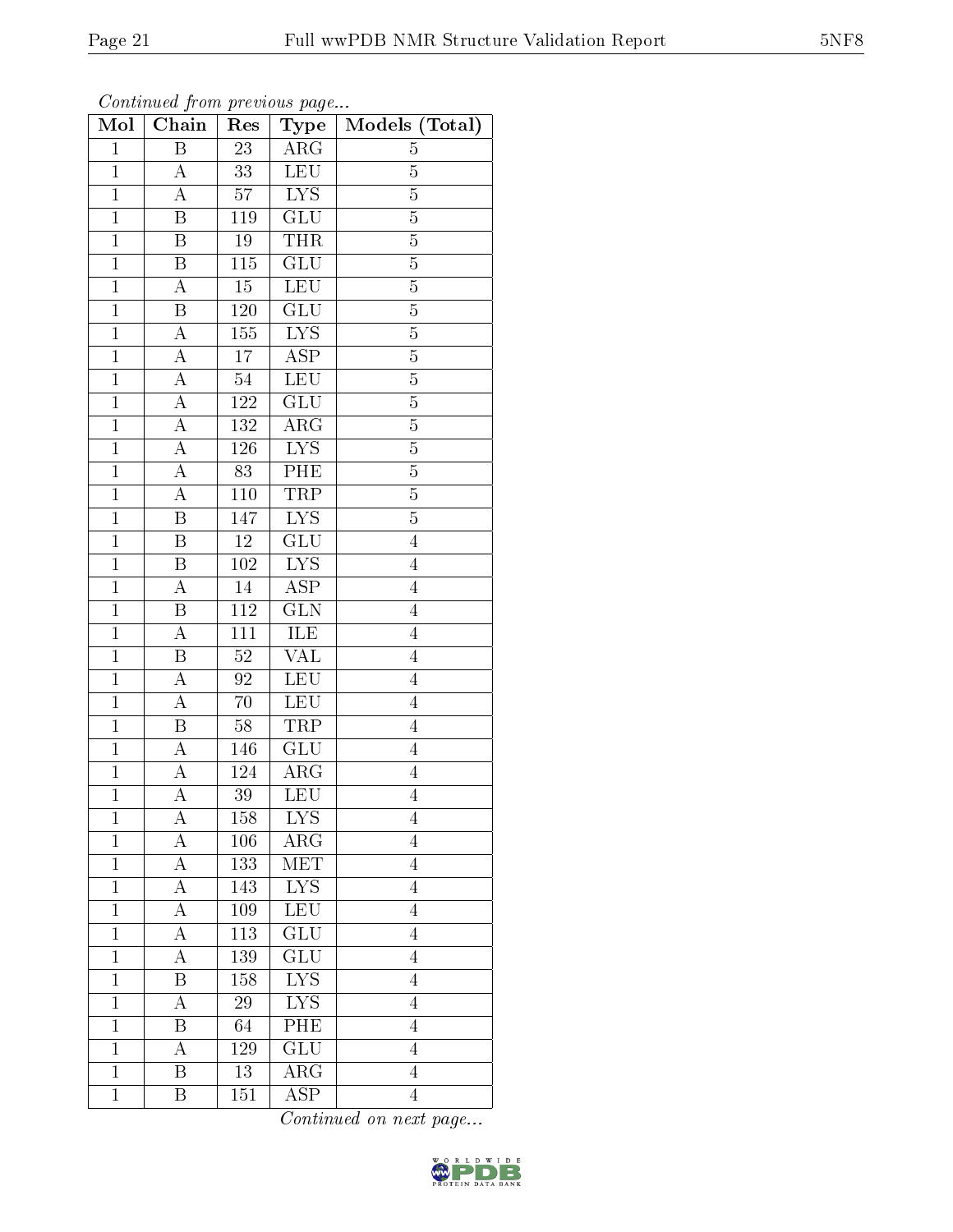| Mol            | Chain                   | Res             | Type                      | Models (Total)   |
|----------------|-------------------------|-----------------|---------------------------|------------------|
| $\mathbf{1}$   | $\overline{A}$          | 31              | GLN                       | 4                |
| $\overline{1}$ | $\rm A$                 | 47              | <b>LEU</b>                | $\boldsymbol{3}$ |
| $\overline{1}$ | $\overline{\rm A}$      | $26\,$          | <b>TYR</b>                | $\overline{3}$   |
| $\mathbf{1}$   | A                       | 107             | GLU                       | $\overline{3}$   |
| $\mathbf{1}$   | $\overline{\mathrm{B}}$ | 137             | $\overline{\text{GLU}}$   | $\overline{3}$   |
| $\mathbf{1}$   | B                       | 70              | LEU                       | $\boldsymbol{3}$ |
| $\overline{1}$ | A                       | 156             | LEU                       | $\overline{3}$   |
| $\mathbf{1}$   | $\boldsymbol{B}$        | 30              | $\overline{\text{LYS}}$   | $\overline{3}$   |
| $\mathbf{1}$   | A                       | 93              | $LYS$                     | 3                |
| $\mathbf{1}$   | A                       | 137             | $\overline{\text{GLU}}$   | 3                |
| $\overline{1}$ | $\boldsymbol{B}$        | 104             | $\overline{LYS}$          | 3                |
| $\mathbf{1}$   | $\overline{\mathrm{B}}$ | 93              | $\overline{\text{LYS}}$   | $\overline{3}$   |
| $\mathbf{1}$   | $\boldsymbol{B}$        | 33              | LEU                       | 3                |
| $\mathbf{1}$   | $\boldsymbol{B}$        | 111             | ILE                       | $\overline{3}$   |
| $\mathbf{1}$   | A                       | 12              | $\overline{{\rm GLU}}$    | 3                |
| $\overline{1}$ | A                       | 78              | <b>LEU</b>                | 3                |
| $\mathbf{1}$   | $\boldsymbol{B}$        | $110\,$         | <b>TRP</b>                | 3                |
| $\mathbf{1}$   | $\boldsymbol{B}$        | 156             | <b>LEU</b>                | 3                |
| $\mathbf{1}$   | A                       | $27\,$          | <b>HIS</b>                | $\overline{3}$   |
| $\mathbf{1}$   | $\overline{\rm A}$      | 118             | $\overline{\text{GLU}}$   | $\overline{3}$   |
| $\mathbf{1}$   | $\overline{A}$          | 90              | $LYS$                     | 3                |
| $\overline{1}$ | $\overline{\rm A}$      | $\overline{62}$ | <b>TYR</b>                | $\overline{3}$   |
| $\mathbf{1}$   | $\boldsymbol{B}$        | 47              | $L\overline{EU}$          | 3                |
| $\overline{1}$ | A                       | 152             | <b>LEU</b>                | $\overline{3}$   |
| $\mathbf{1}$   | A                       | 147             | $\overline{\text{LYS}}$   | 3                |
| $\overline{1}$ | $\overline{B}$          | 56              | <b>ASN</b>                | $\overline{3}$   |
| $\overline{1}$ | $\boldsymbol{B}$        | 149             | $\overline{\textrm{LEU}}$ | $\overline{2}$   |
| $\mathbf{1}$   | $\boldsymbol{B}$        | 106             | $\rm{ARG}$                | $\overline{2}$   |
| $\mathbf{1}$   | А                       | 88              | <b>SER</b>                | $\overline{2}$   |
| 1              | А                       | 144             | ASN                       | $\overline{2}$   |
| $\mathbf{1}$   | А                       | 71              | <b>GLN</b>                | $\overline{2}$   |
| $\mathbf 1$    | А                       | $51\,$          | $\overline{\text{ASN}}$   | $\overline{2}$   |
| $\mathbf{1}$   | B                       | 153             | GLU                       | $\overline{2}$   |
| $\mathbf{1}$   | B                       | 67              | $\overline{\rm{ARG}}$     | $\overline{2}$   |
| $\mathbf{1}$   | А                       | 67              | ARG                       | $\overline{2}$   |
| $\mathbf{1}$   | A                       | $56\,$          | $\overline{\mathrm{ASN}}$ | $\overline{2}$   |
| $\mathbf{1}$   | $\overline{\rm A}$      | 30              | ${\rm LYS}$               | $\overline{2}$   |
| $\mathbf 1$    | B                       | 105             | MET                       | $\overline{2}$   |
| $\mathbf{1}$   | $\overline{\mathrm{B}}$ | $16\,$          | $\overline{\text{ASP}}$   | $\overline{2}$   |
| $\mathbf{1}$   | А                       | 97              | GLU                       | $\overline{2}$   |
| $\overline{1}$ | $\overline{\mathrm{B}}$ | 85              | <b>TYR</b>                | $\overline{2}$   |
| $\mathbf 1$    | A                       | 104             | $\overline{\text{LYS}}$   | $\overline{2}$   |

Continued from previous page...

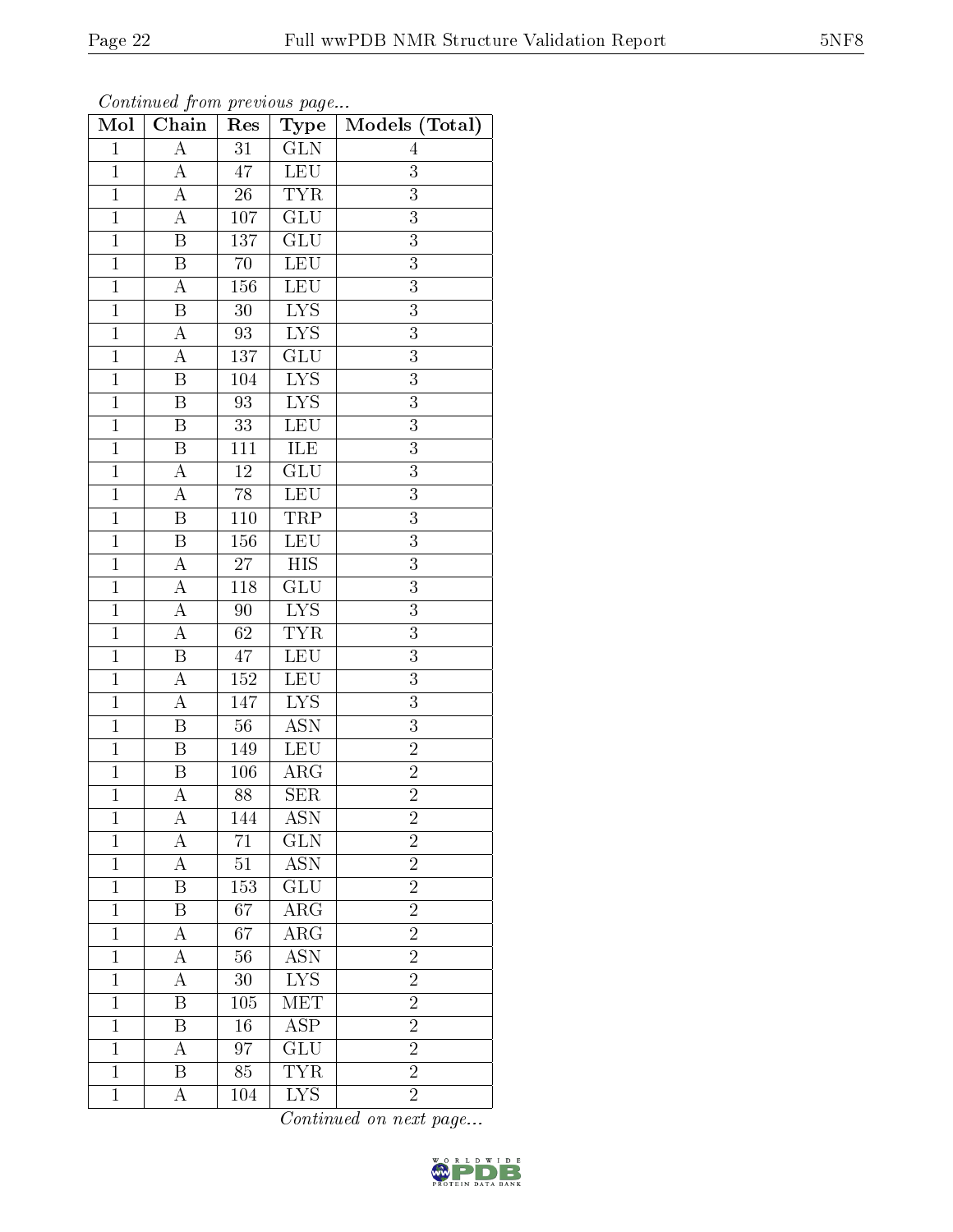| Mol            | . <i>.</i><br>$\overline{\text{Chain}}$ | $\mathbf{r}$ , $\circ$ $\circ$ $\circ$ $\circ$<br>Res | $\cdots$ $\cdots$<br>${\bf Type}$ | Models (Total) |
|----------------|-----------------------------------------|-------------------------------------------------------|-----------------------------------|----------------|
| $\mathbf{1}$   | A                                       | $\overline{63}$                                       | <b>TYR</b>                        | $\overline{2}$ |
| $\overline{1}$ | $\overline{\rm A}$                      | 136                                                   | <b>LEU</b>                        | $\overline{2}$ |
| $\overline{1}$ | $\overline{\mathrm{B}}$                 | $\overline{17}$                                       | $\overline{\text{ASP}}$           | $\overline{2}$ |
| $\overline{1}$ | $\overline{\rm A}$                      | 105                                                   | <b>MET</b>                        | $\overline{2}$ |
| $\overline{1}$ | $\overline{\mathrm{B}}$                 | $\overline{107}$                                      | $\overline{\text{GLU}}$           | $\overline{2}$ |
| $\overline{1}$ | $\boldsymbol{A}$                        | 91                                                    | GLU                               | $\overline{2}$ |
| $\overline{1}$ | $\overline{\rm A}$                      | $\overline{1}41$                                      | $\overline{\text{GLU}}$           | $\overline{2}$ |
| $\overline{1}$ | $\overline{\mathrm{B}}$                 | 144                                                   | <b>ASN</b>                        | $\overline{1}$ |
| $\mathbf{1}$   | $\overline{\mathrm{B}}$                 | 51                                                    | <b>ASN</b>                        | $\overline{1}$ |
| $\overline{1}$ | $\overline{\rm A}$                      | $\overline{121}$                                      | <b>THR</b>                        | $\overline{1}$ |
| $\mathbf{1}$   | $\boldsymbol{B}$                        | 139                                                   | GLU                               | $\mathbf{1}$   |
| $\mathbf{1}$   | $\overline{\rm A}$                      | $\overline{24}$                                       | <b>ILE</b>                        | $\mathbf{1}$   |
| $\overline{1}$ | $\overline{\mathrm{B}}$                 | 41                                                    | <b>THR</b>                        | $\overline{1}$ |
| $\mathbf{1}$   | $\overline{\rm A}$                      | 140                                                   | GLU                               | $\mathbf 1$    |
| $\overline{1}$ | $\overline{\mathrm{B}}$                 | $\overline{95}$                                       | $\overline{\text{LYS}}$           | $\overline{1}$ |
| $\overline{1}$ | $\overline{\rm A}$                      | 138                                                   | <b>ASN</b>                        | $\mathbf{1}$   |
| $\mathbf{1}$   | A                                       | 154                                                   | <b>ASN</b>                        | $\mathbf 1$    |
| $\mathbf{1}$   | $\overline{\rm A}$                      | 145                                                   | <b>LEU</b>                        | $\overline{1}$ |
| $\mathbf{1}$   | $\overline{\rm A}$                      | 99                                                    | <b>LEU</b>                        | $\mathbf{1}$   |
| $\overline{1}$ | $\overline{\rm A}$                      | 150                                                   | <b>SER</b>                        | $\mathbf 1$    |
| $\overline{1}$ | $\overline{\rm A}$                      | $\overline{135}$                                      | <b>THR</b>                        | $\overline{1}$ |
| $\overline{1}$ | $\overline{\rm A}$                      | 98                                                    | $\overline{\text{GLN}}$           | $\overline{1}$ |
| $\overline{1}$ | $\overline{B}$                          | 154                                                   | <b>ASN</b>                        | $\mathbf 1$    |
| $\overline{1}$ | $\overline{\mathrm{B}}$                 | $\overline{98}$                                       | $\overline{\text{GLN}}$           | $\overline{1}$ |
| $\overline{1}$ | $\overline{\rm A}$                      | $\overline{28}$                                       | $\overline{\text{CYS}}$           | $\overline{1}$ |
| $\overline{1}$ | $\overline{\rm A}$                      | 151                                                   | <b>ASP</b>                        | $\mathbf 1$    |
| $\overline{1}$ | $\overline{\rm A}$                      | $\overline{23}$                                       | $\overline{\rm{ARG}}$             | $\overline{1}$ |
| $\overline{1}$ | $\boldsymbol{A}$                        | 22                                                    | $\overline{\text{GLU}}$           | $\overline{1}$ |
| $\overline{1}$ | $\overline{\mathrm{B}}$                 | 54                                                    | LEU                               | $\overline{1}$ |
| $\overline{1}$ | $\overline{\mathrm{B}}$                 | 24                                                    | ILE                               | $\mathbf{1}$   |
| $\overline{1}$ | $\overline{\mathrm{B}}$                 | $\bar{2}2$                                            | $\overline{\mathrm{GLU}}$         | $\overline{1}$ |

Continued from previous page...

#### 6.3.3 RNA [O](https://www.wwpdb.org/validation/2017/NMRValidationReportHelp#rna)i

There are no RNA molecules in this entry.

### 6.4 Non-standard residues in protein, DNA, RNA chains (i)

There are no non-standard protein/DNA/RNA residues in this entry.

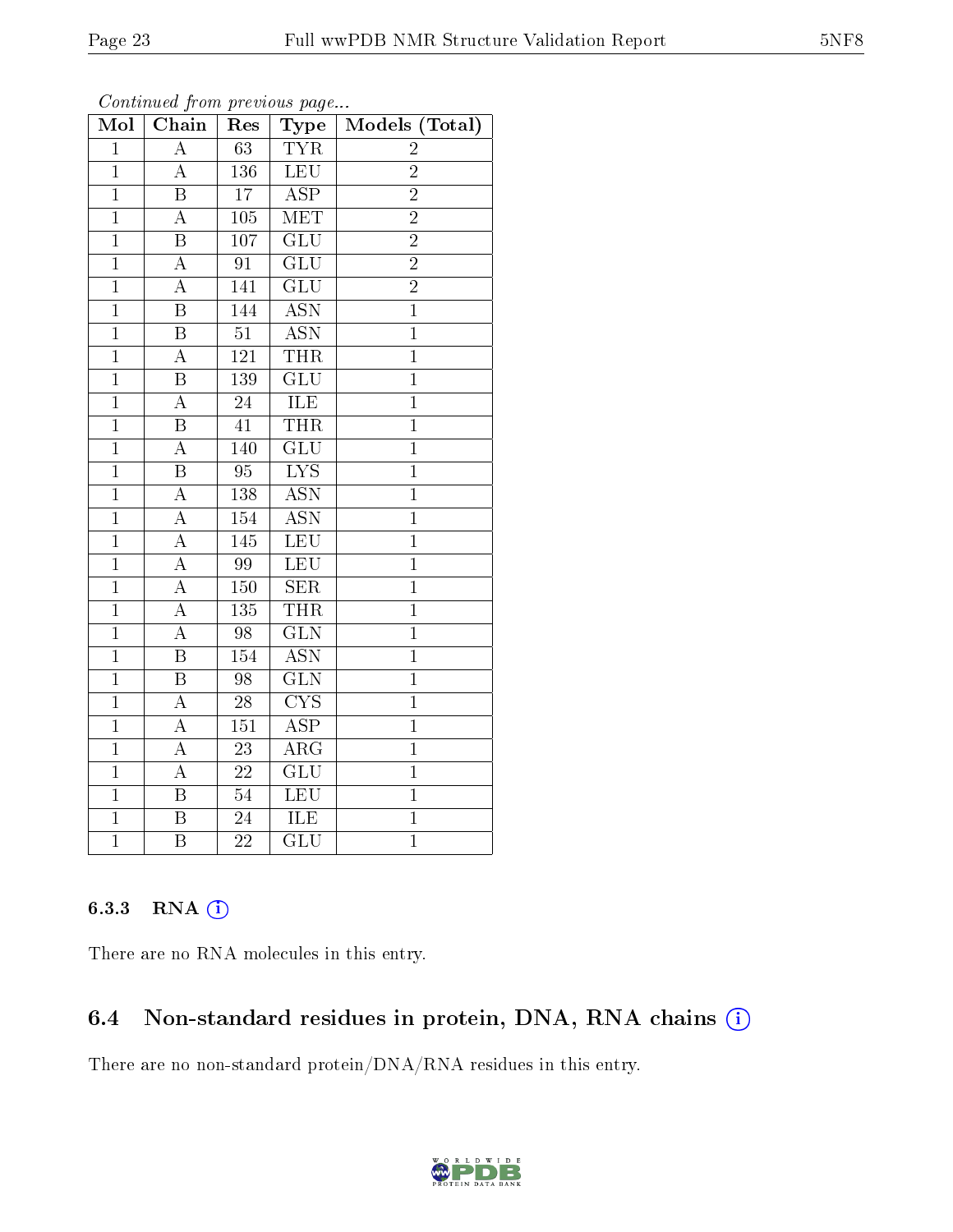#### 6.5 Carbohydrates (i)

There are no carbohydrates in this entry.

#### 6.6 Ligand geometry  $(i)$

There are no ligands in this entry.

#### 6.7 [O](https://www.wwpdb.org/validation/2017/NMRValidationReportHelp#nonstandard_residues_and_ligands)ther polymers (i)

There are no such molecules in this entry.

#### 6.8 Polymer linkage issues  $(i)$

There are no chain breaks in this entry.

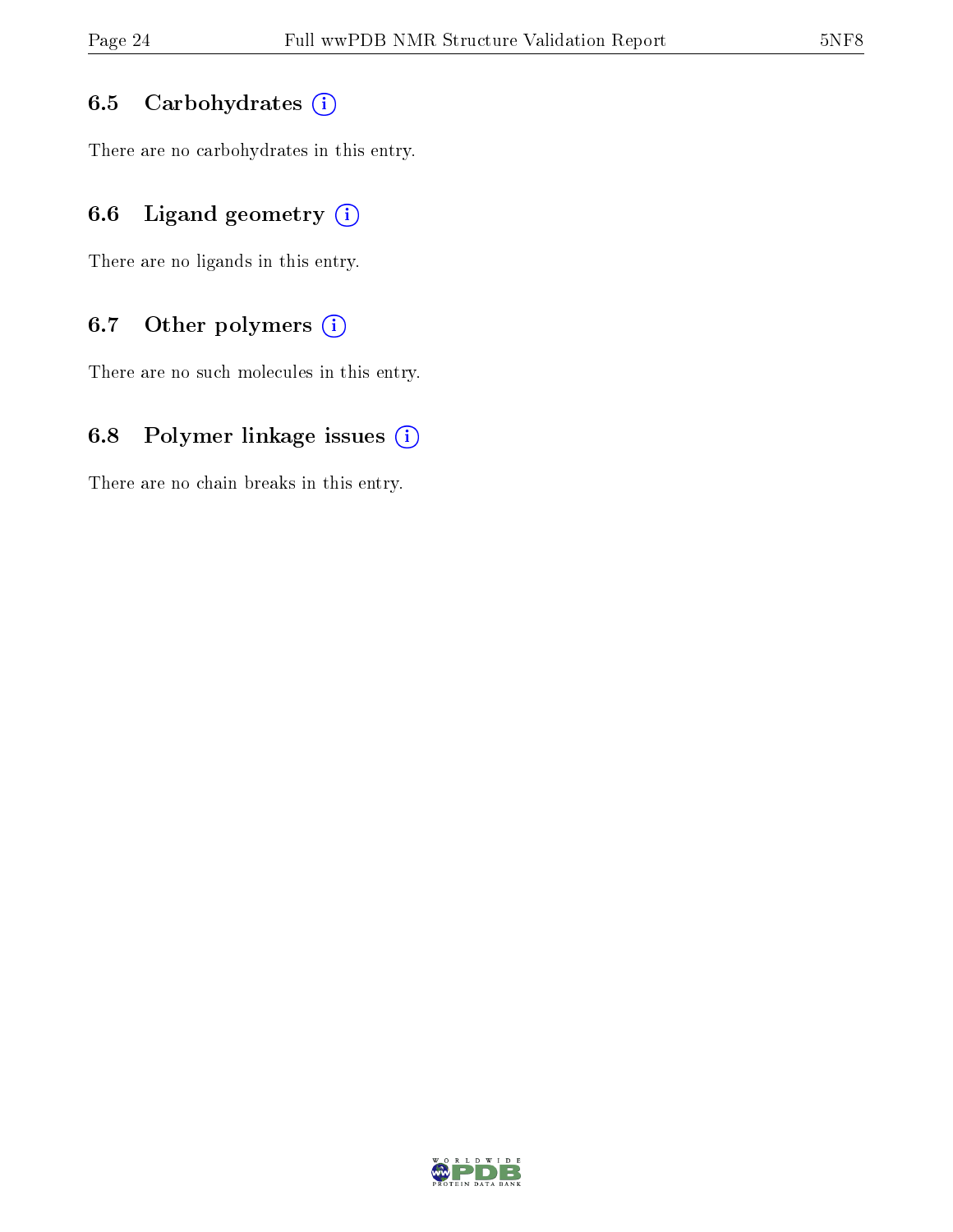### <span id="page-24-0"></span>7 Chemical shift validation  $\left( \begin{array}{c} \overline{1} \end{array} \right)$

The completeness of assignment taking into account all chemical shift lists is 40% for the welldefined parts and  $38\%$  for the entire structure.

#### 7.1 Chemical shift list 1

File name: input\_cs.cif

Chemical shift list name: assigned\_chem\_shift\_list

#### 7.1.1 Bookkeeping (i)

The following table shows the results of parsing the chemical shift list and reports the number of nuclei with statistically unusual chemical shifts.

| Total number of shifts                  | 1779 |
|-----------------------------------------|------|
| Number of shifts mapped to atoms        | 1779 |
| Number of unparsed shifts               |      |
| Number of shifts with mapping errors    |      |
| Number of shifts with mapping warnings  |      |
| Number of shift outliers (ShiftChecker) |      |

#### 7.1.2 Chemical shift referencing  $(i)$

The following table shows the suggested chemical shift referencing corrections.

| <b>Nucleus</b>      | $\#$ values | Correction $\pm$ precision, ppm | Suggested action  |
|---------------------|-------------|---------------------------------|-------------------|
| ${}^{13}C_{\alpha}$ | 154         | $-0.87 \pm 0.35$                | Should be applied |
| ${}^{13}C_{\beta}$  | 145         | $1.27 \pm 0.18$                 | Should be applied |
| 13C'                | 146         | $-0.81 \pm 0.29$                | Should be applied |
| $15\,\mathrm{N}$    | 149         | $0.65 \pm 0.27$                 | Should be applied |

#### 7.1.3 Completeness of resonance assignments  $(i)$

The following table shows the completeness of the chemical shift assignments for the well-defined regions of the structure. The overall completeness is 40%, i.e. 1557 atoms were assigned a chemical shift out of a possible 3922. 0 out of 50 assigned methyl groups (LEU and VAL) were assigned stereospecifically.

|                                    | Total                                              | ŀН               | $13\Omega$      | 15 <sub>N</sub> |
|------------------------------------|----------------------------------------------------|------------------|-----------------|-----------------|
| Backbone                           | $712/1472(48\%)$                                   | $280/588$ (48\%) | $288/592(49\%)$ | 144/292(49%)    |
| $\overline{\phantom{a}}$ Sidechain | $-820/2244$ (37%)   512/1316 (39%)   308/798 (39%) |                  |                 | $0/130(0\%)$    |